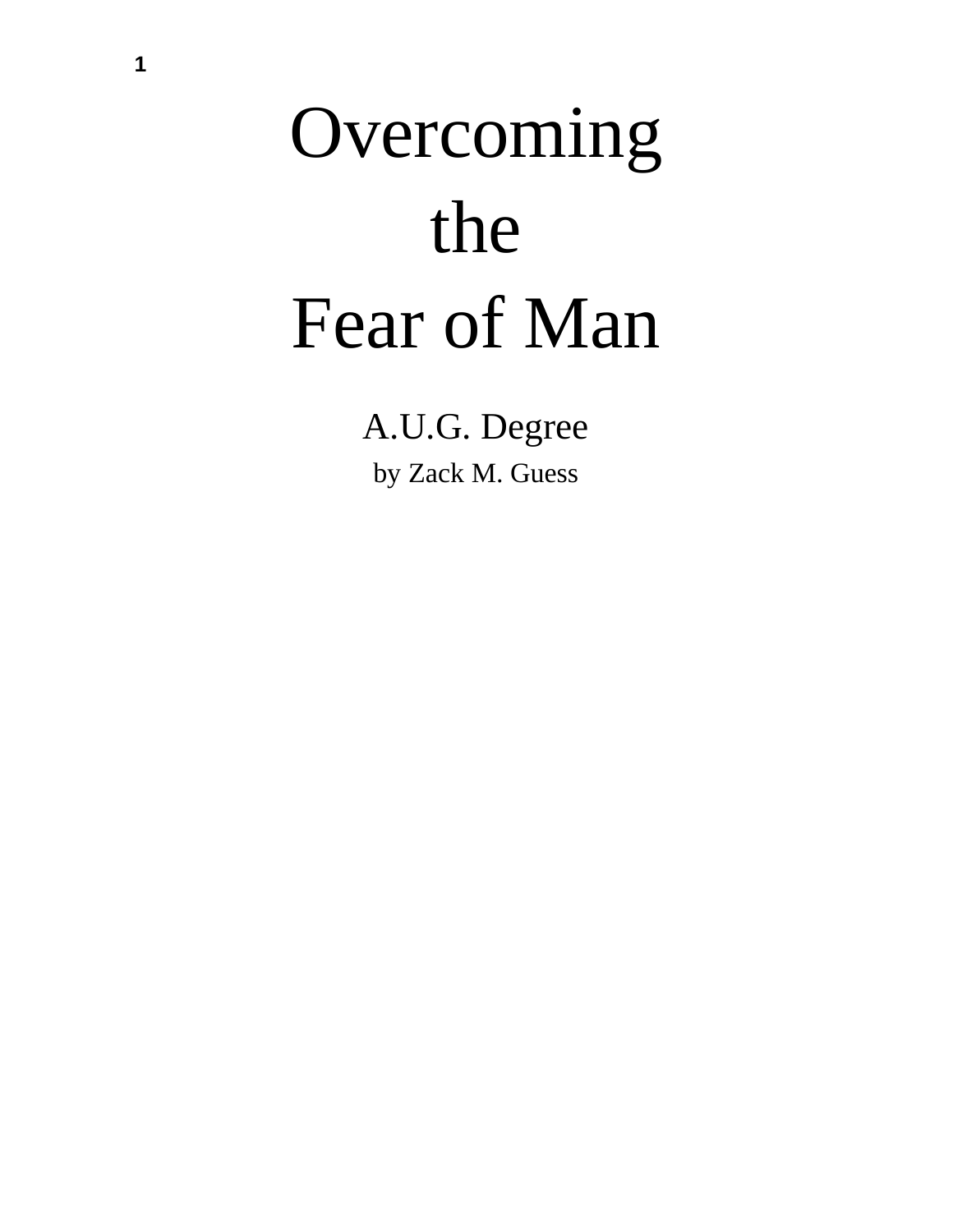# Overcoming the Fear of Man

#### By Zack M. Guess

Note: This part of the study is gleaned from a video of a sermon preached by Del Fehsenfeld three days before he died of a brain tumor. I have modified it, deleted some parts, and added some thoughts of my own.

Primary Scripture: "The fear of man bringeth a snare: but whoso putteth his trust in the Lord shall be safe." (Prov. 29:25).

I. This fear **imprisons** people and is a result of **insecurity**.

A. Insecurity is the result of placing confidence and trust in people

or things that can be taken away from us, such as:

- 1. Material goods.
- 2. Talents, such as speaking ability.
- 3. Health, strength, personal appearance.
- 4. Family
- 5. The approval of certain individuals or organizations.
- 6. Status, reputation, and prestige.

7. The church. Our security is not ultimately in the church, but in

God.

9. Living in a particular location.

B. Security comes from placing our confidence in our **relationship with**

**God through Jesus Christ** and in our **constant meditation on the word**

**of God.**

II. Some evidences of insecurity and the fear of man in our lives: (for

<sup>8.</sup> Our job.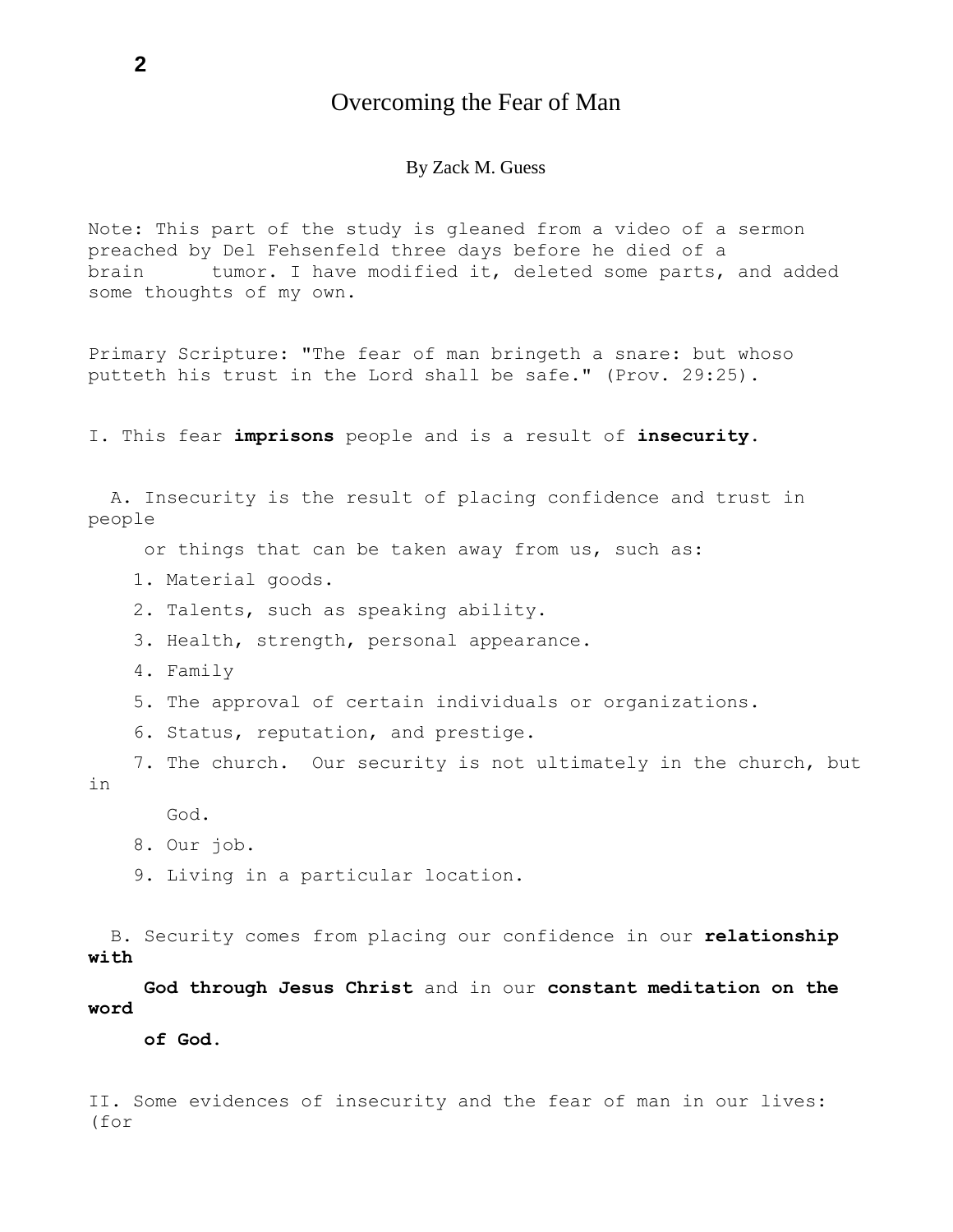each of these write "guilty" or "not guilty").

A. We care more about what other people think than about what God thinks  $\frac{\phantom{1}}{\phantom{1}}$ .

B. We cannot properly discipline our children because we are desperate

for their approval  $\qquad \qquad$ 

C. We are very uncomfortable and feel intimidated when people disagree

with us. We tend to cut people off when they even try to disagree

with us .

\_\_\_\_\_\_\_\_\_\_.

D. When our children disobey, it grieves and angers us not so much because God has been dishonored, but because we are afraid of how

it makes us look as parents .

E. We will not find someone to confide in and be accountable to in order to overcome some sinful habit, because we are more concerned

with what people might think than with overcoming the sin to the glory of God [100]. (James 5:16)

F. We even dress to please others. We have got to dress in name brand

clothes . (Jeremiah 9:23,24)

G. We think that people just do not appreciate us as they should

H. We are always angry, either with God or with other people\_\_\_\_\_\_\_\_\_\_.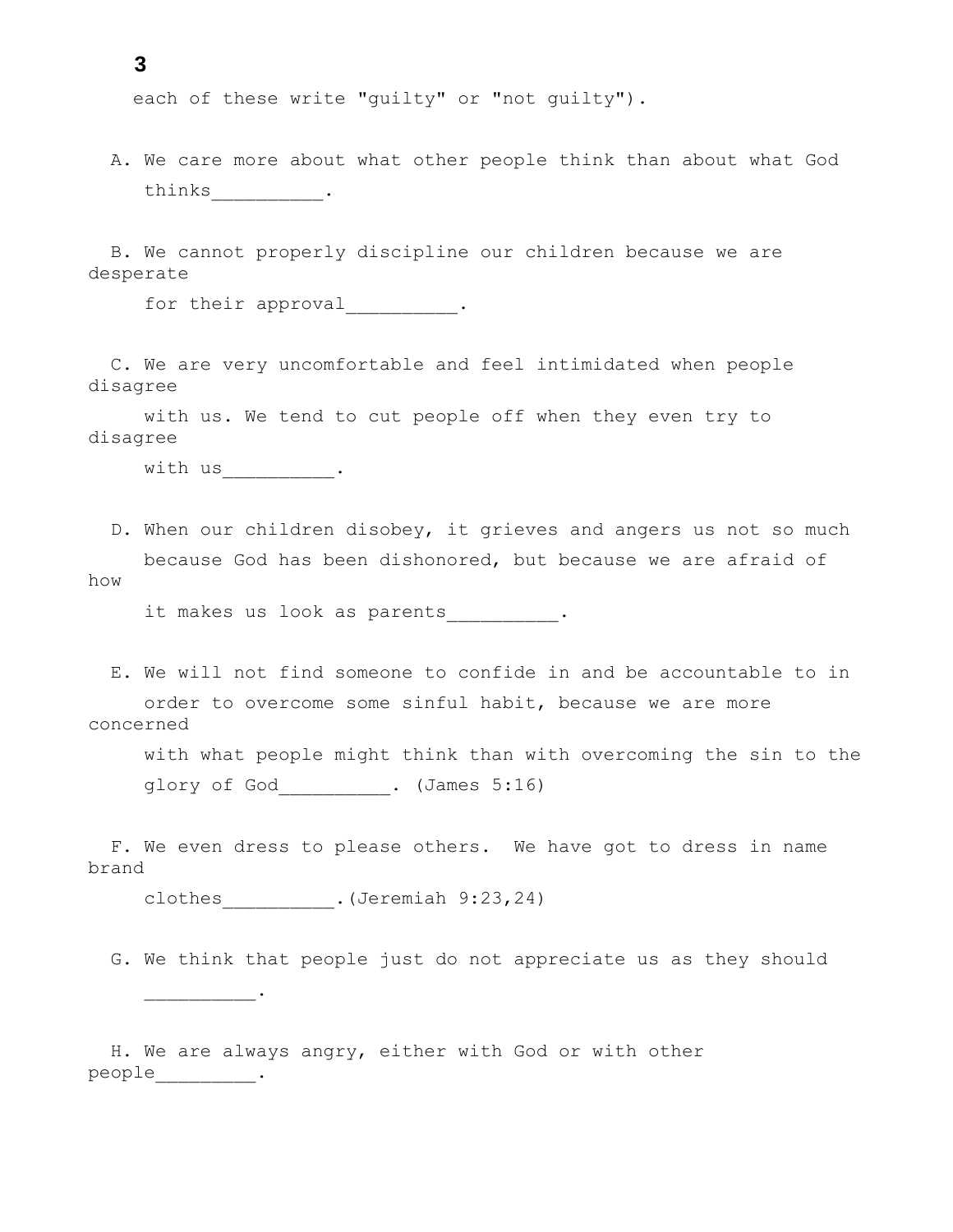I. We cannot really talk with or be tender with those close to us- wife, husband, brothers and sisters, parents .

J. We do not want to be ostracized, so we will do things that are wrong, or we we will fail to stand up for what we know to be right

K. We are very self-conscious. We see a group of people off by themselves, and we are sure they are talking about us \_\_\_\_\_\_\_\_\_.

L. We are very critical of others\_\_\_\_\_\_\_\_\_\_.

M. We cannot confront someone privately when we think he has done something wrong. Instead, we talk about that person to others behind his back\_\_\_\_\_\_\_\_\_\_.

N. We have nervous or destructive habits such as overeating, sleeping

too much, being too talkative, indulging in excessive or inappropriate laughter, etc.\_\_\_\_\_\_\_\_\_\_.

O. We are too concerned with our personal appearance. This may manifest itself in spending too much money on clothes. It may involve sinning against God and our body by starving ourselves. We may be too concerned with our weight or how our body looks

P. We indulge in "name dropping." We want to impress others with how many important people we know and how many places we have been \_\_\_\_\_\_\_\_\_\_.

Q. We exaggerate, especially our own achievements .

**4**

 $\overline{\phantom{a}}$   $\overline{\phantom{a}}$   $\overline{\phantom{a}}$   $\overline{\phantom{a}}$   $\overline{\phantom{a}}$   $\overline{\phantom{a}}$   $\overline{\phantom{a}}$   $\overline{\phantom{a}}$   $\overline{\phantom{a}}$   $\overline{\phantom{a}}$   $\overline{\phantom{a}}$   $\overline{\phantom{a}}$   $\overline{\phantom{a}}$   $\overline{\phantom{a}}$   $\overline{\phantom{a}}$   $\overline{\phantom{a}}$   $\overline{\phantom{a}}$   $\overline{\phantom{a}}$   $\overline{\$ 

\_\_\_\_\_\_\_\_\_\_.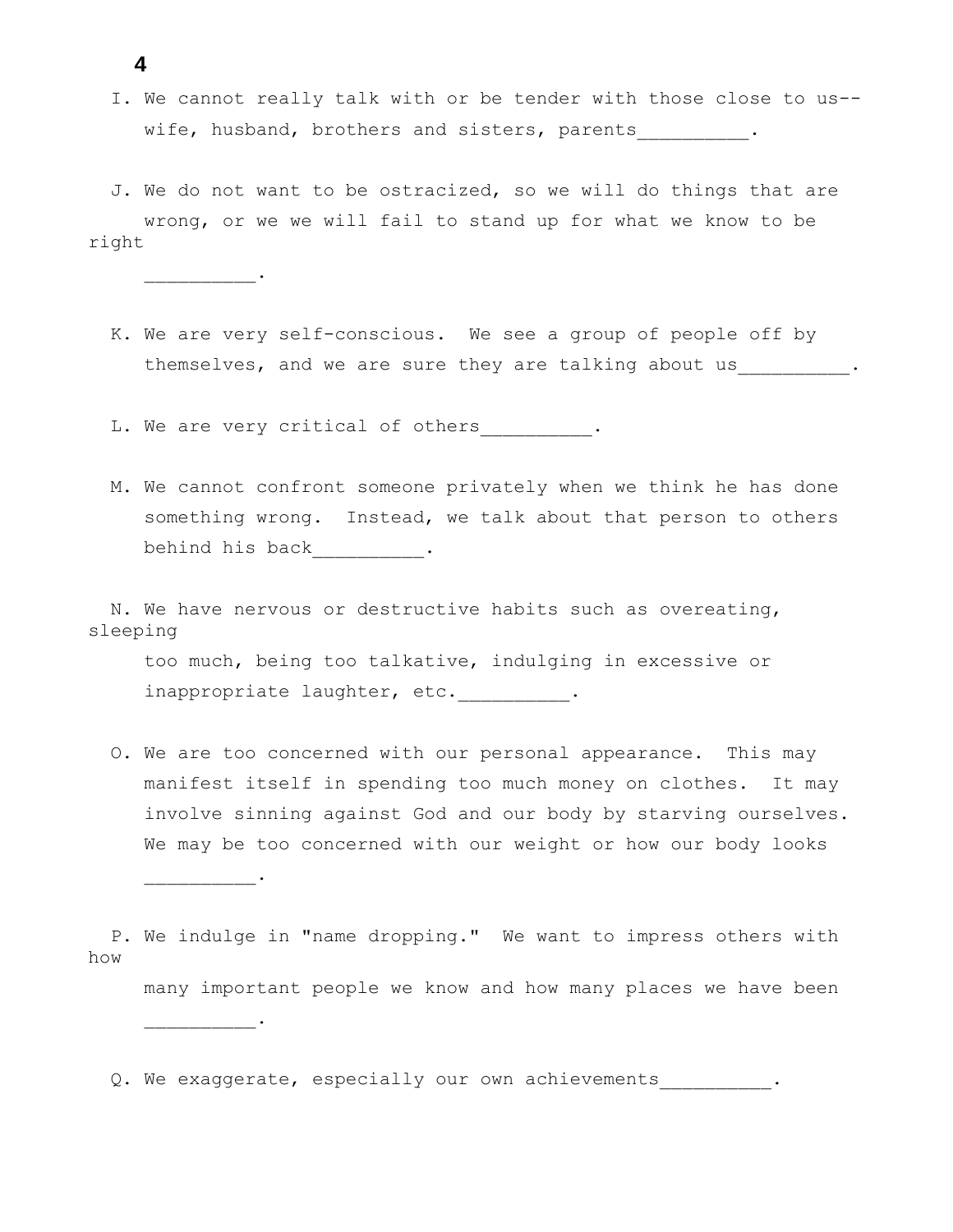R. We are not transparently honest. We are not completely honest with

others\_\_\_\_\_\_\_\_\_\_\_.

S. We have a very hard time making decisions\_\_\_\_\_\_\_\_\_\_.

T. We are habitually frustrated, grouchy, discontented, given to murmuring, etc.\_\_\_\_\_\_\_\_\_\_.

U. We seek status by buying a new car or a new house in a prestigious

neighborhood\_\_\_\_\_\_\_\_\_\_.

V. We become a "workaholic," consumed with the need to be very productive so that others will talk about our dedication. We do this to the neglect of our health and to the neglect of our families<sub>\_\_\_\_\_\_\_\_\_\_\_</sub>.

W. Preachers manifest insecurity and the fear of man by:

1. Clinging to denominational leaders for approval .

2. Blowing away people who come to church because of those who are

are not there \_\_\_\_\_\_\_\_\_\_.

\_\_\_\_\_\_\_\_\_\_.

3. A need to always hear from others about how well we have preached

4. Basing decisions on how we believe it will suit some wealthy or influential member of the church, rather than what God thinks about the matter\_\_\_\_\_\_\_\_\_\_\_\_.

5. Being more concerned about our own reputation than about the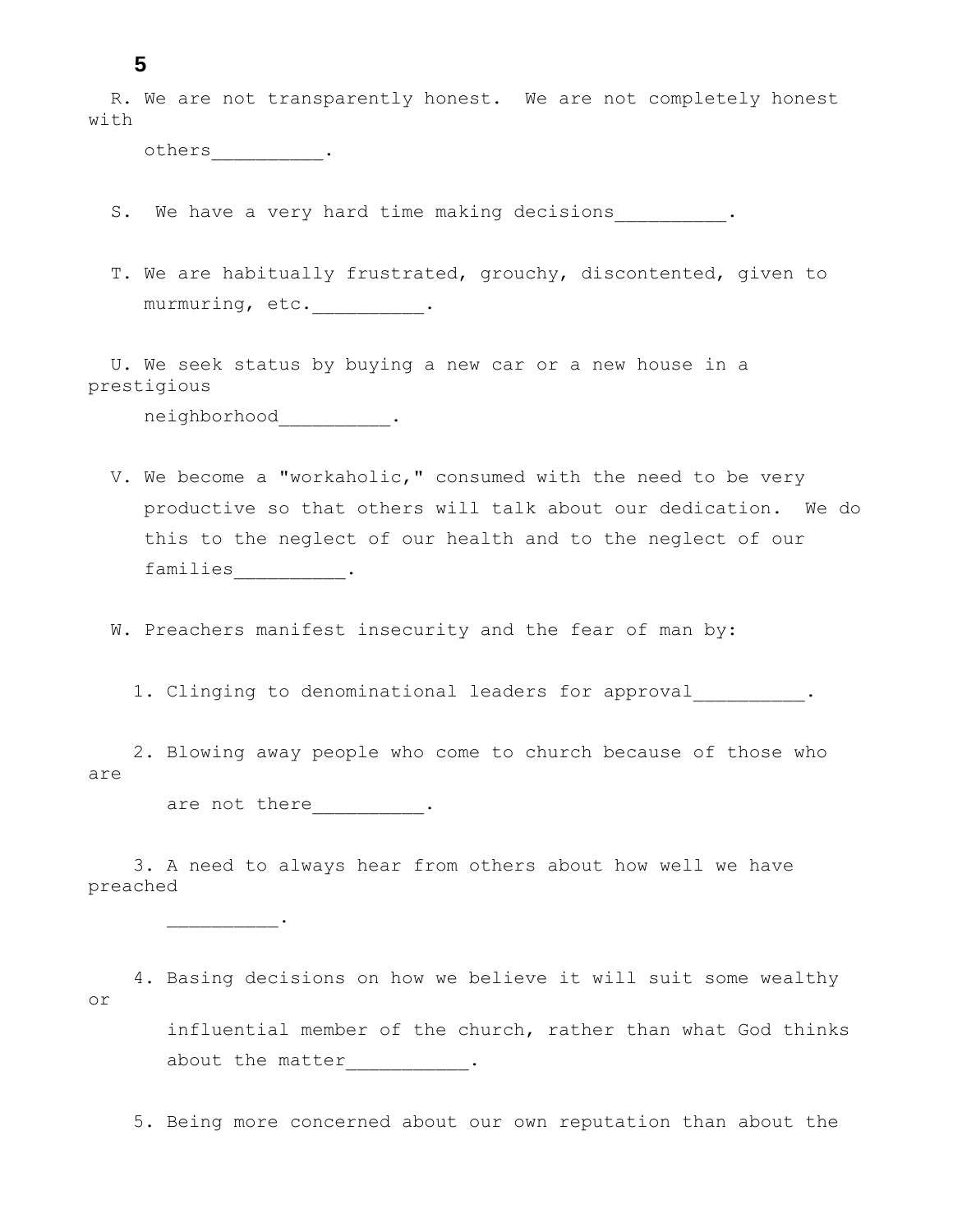reputation of God .

6. Being afraid to preach on a particular subject because we might

incur someone's anger .

III. God has placed in us a **drive for approval**, but Satan has perverted

that drive.

A. Satan's **false** drives:

1. **Acceptance**. From people. We have a **desperate need** for people to

like and approve of us.

2. **Status**. This is why we want the name-brand clothes, the new car,

the prestigious job, the expensive house in the "right" neighborhood. This is why the woman is ashamed to be a keeper

at

home and **must** have a "career."

3. **Productivity**. This is why the "workaholic" kills himself, and why

> the wife and children never see him. He is **not in fellowship with God**. He stills his own tortured conscience by working,

and

is gratified with the approval he is getting from his employer and others.

- B. The **legitimate drive** that God has placed in us is the **drive for approval form God, Himself!**
	- 1. We need to seek the **A.U.G. degree**. "Approved unto God." See II Timothy 2:15.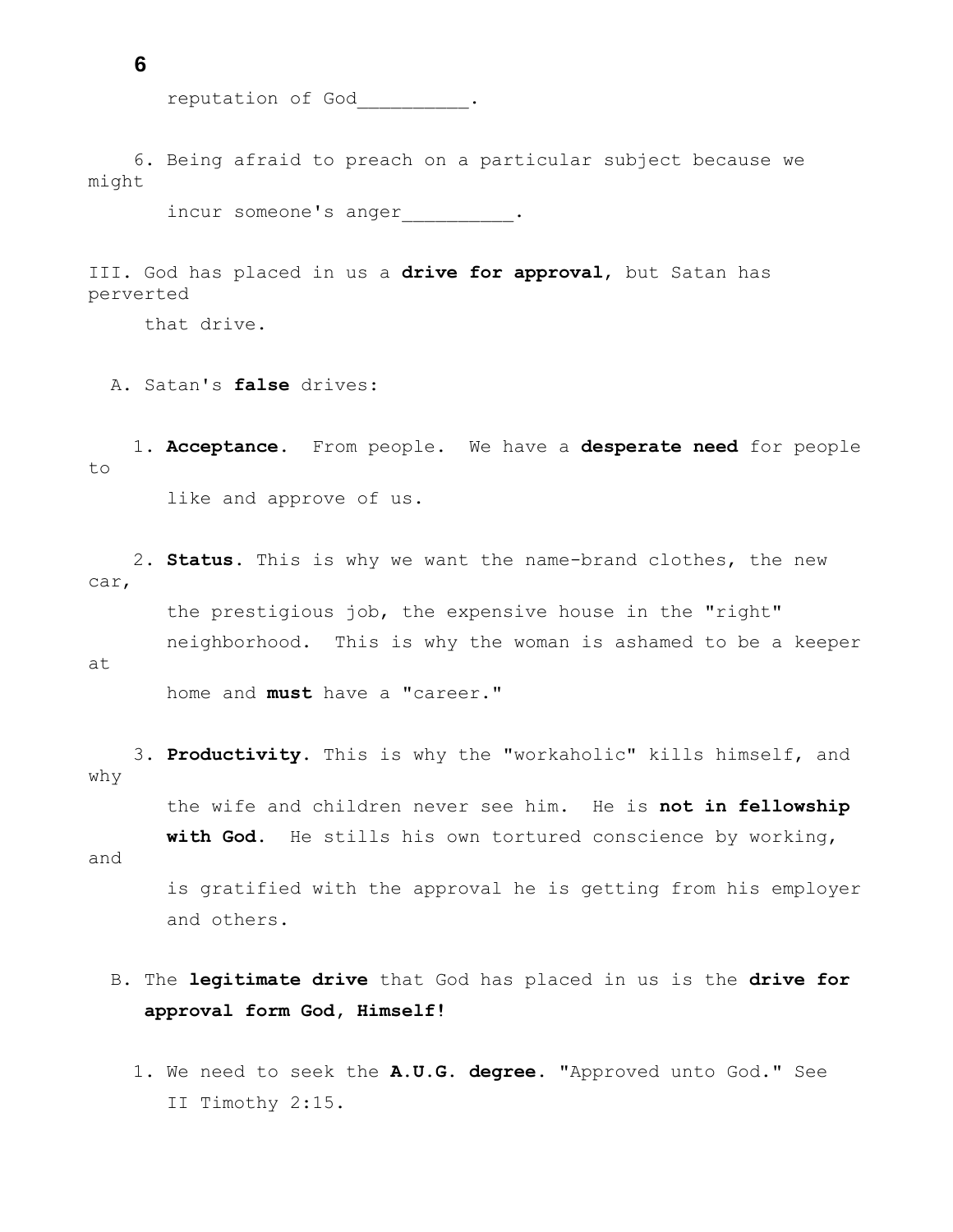**cleanse**

based

us and set us **free**. We need to ask God to **unshackle** us.(I Jn 1:9)

2. We need to **confess** the **sin** of fearing man, and ask God to

# **WE NEED A GODLY CONTEMPT FOR THE APPROVAL OF MEN AND AN INSATIABLE APPETITE FOR THE APPROVAL OF GOD!**

IV. Important thoughts and questions to ask ourselves:

A. Without the fear of man we will be as **birds set free** to soar with

the power of the resurrection life in our lives and ministries!

B. The freedom from the fear of man is **glorious**!

C. Are you tired of having to impress others and fearing what they think of you? Are you weary with fearfully making decisions

on what others may think? What a terrible load this is to bear!

D. God can set you free. It will take time; it will be a process, but

you **can** get the A.U.G. degree.

E. Are you willing to embark on a **PILGRIMAGE OF SPIRITUAL GROWTH**  until

God has freed you from the fear of man?

"The fear of man bringeth a snare; but **whoso putteth his trust in**

**the Lord shall be safe**." (Proverbs 29:25).

"In the fear of the Lord is strong confidence; and his children **shall have a place of refuge**." (Proverbs 14:26).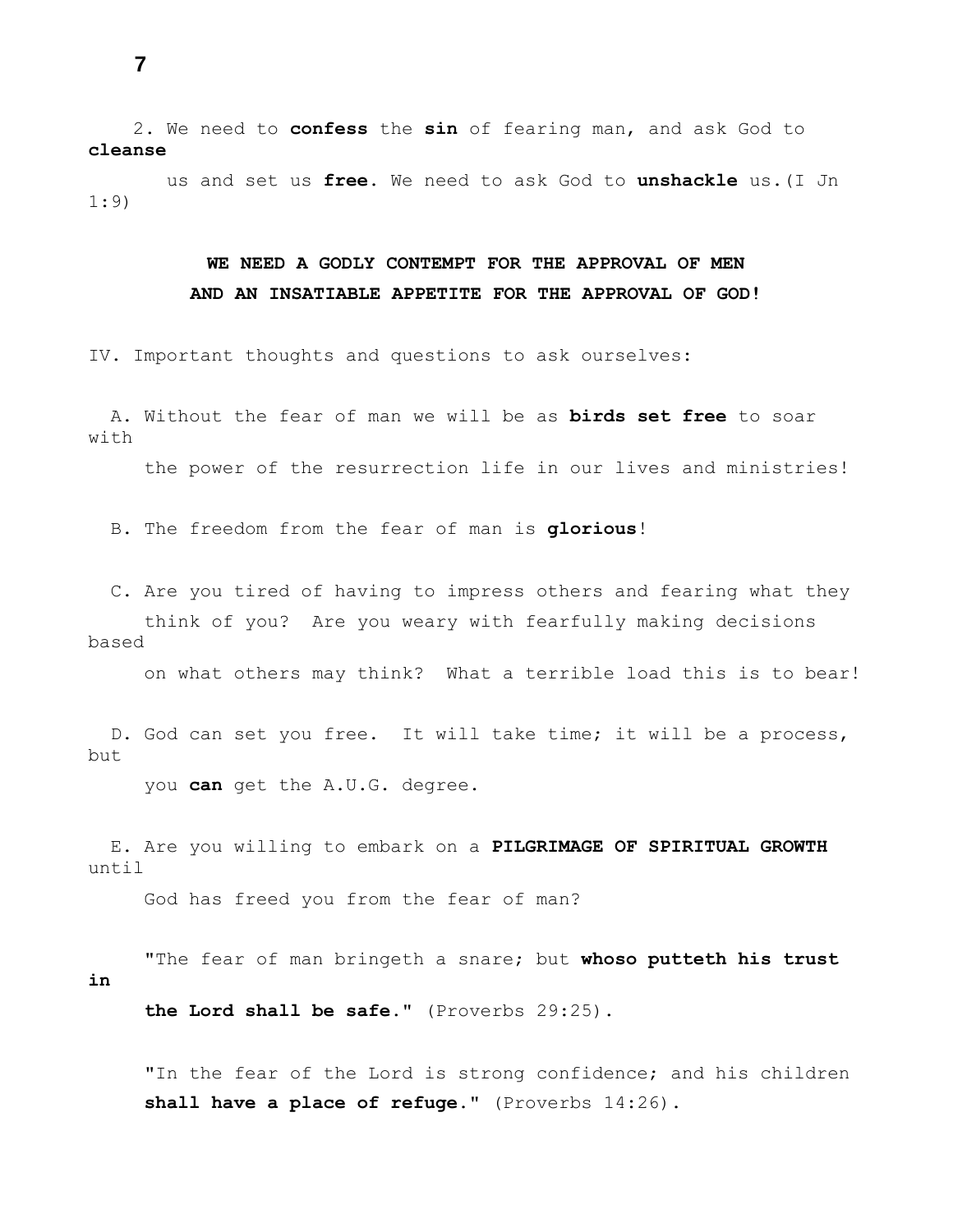**\*\*\*\*\*\*\*\*\*\*\*\*\*\*\*\*\*\*\*\*\*\*\*\*\*\*\*\*\*\*\*\*\*\*\*\*\*\*\*\*\*\*\*\*\*\*\*\*\*\*\*\*\*\*\*\*\*\*\*\*\*\*\*\*\*\*\*\*\* \*\*\***

Note: The following section of this study is gleaned from Chapter Thirty-six of *The Christian Counselor's Manual* by Jay E. Adams. This chapter is entitled, "Helping Those Who Fear."

I. Miscellaneous Observations:

A. The **opposite of fear** is really **love**. "There is no fear in love; but perfect love casteth out fear: because fear hath torment. He

that feareth is not made perfect in love." (I John 4:18).

1. The enemy of fear is love; the way to put off fear, then is to

put on love.

2. Love is **self-giving**; fear is **self-protecting**.

3. Love moves **toward** others; fear shrinks **away** from them.

4. Assurance of love **from** God and **for** God erases fear.

5. The wall plaque correctly reads, *"The fear of God is the one fear*

> *that removes all others."* This fear of God involves loving God and keeping his commandments.

B. The origin and development of this love:

1. Origin: That which enables Christians to love is God's prior love

> to them. "We love him, because he first loved us." ( I John 4:19 ).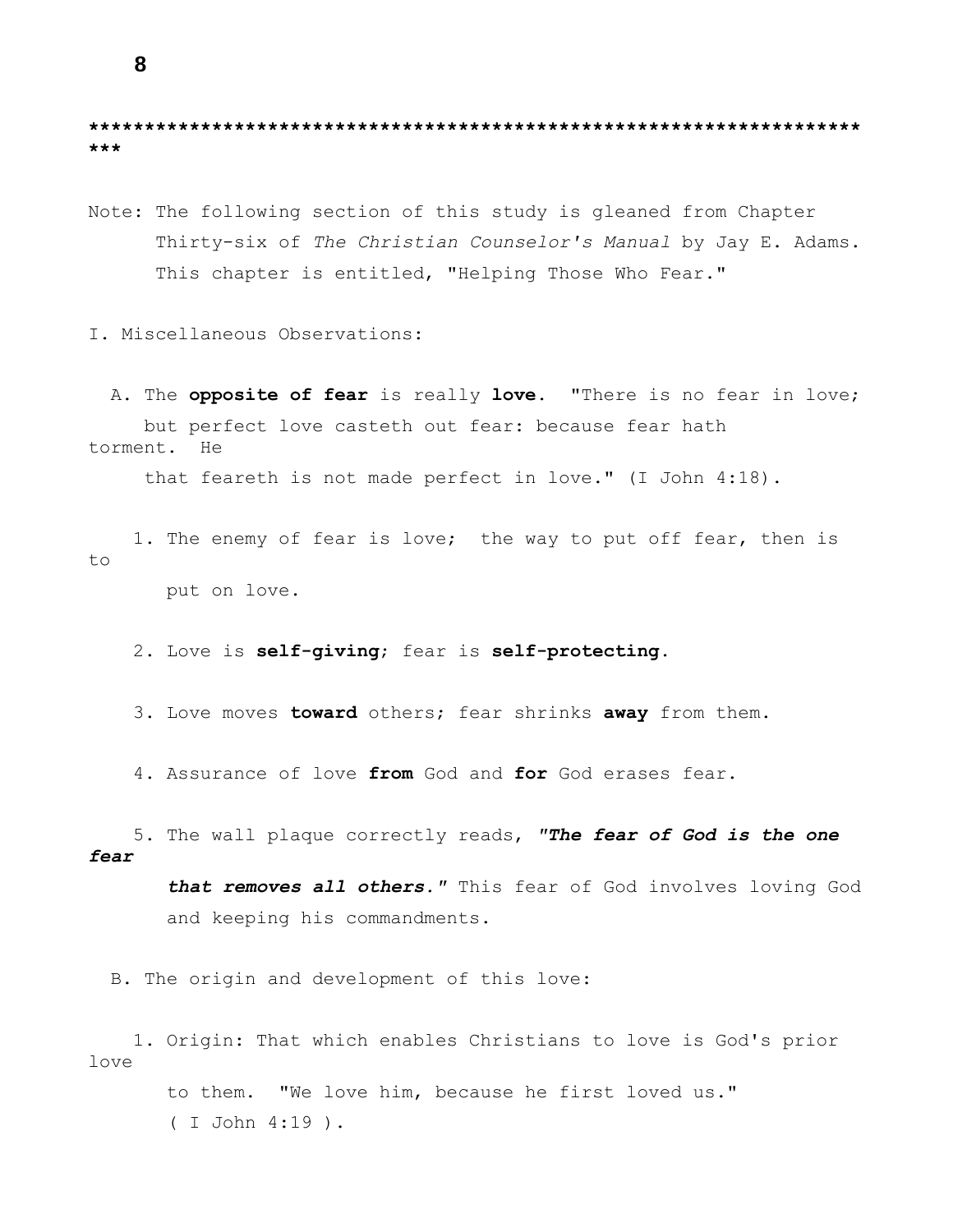2. Development: This love grows as we walk with the Lord in **loving**

and **obedient** fellowship. Growth in this love produces **boldness**

and **confidence**. See I John 4: 17-19.

3. A quote from Adams, p. 415: "Fear and love vary inversely. The more fear, the less love; the more love, the less fear. They tend to seesaw. But the encouraging fact. . . is that love is the heavier. It is interesting to notice in the Scriptures

never is said to be afraid. The obvious reason for this was that

His love was perfect."

II. Eliminating fear by love:

A. Determine the **source** of fear.

1. Is it an improper fear of God? One that comes from an unscriptural idea of God?

2. Is it a fear of men?

B. If it is an **improper** fear of God, the relationship with God must be explored.

1.Is there any misunderstanding of the Scriptures about God's wonderful forgiveness or about anything else?

2.Is there any sin involved which is disrupting the relationship with God?

a. See Deuteronomy 28:65-67. d. Genesis 42:21.

- b. See Proverbs 28:1. e. Genesis 45:3.
- c. See Leviticus 26:36. f. Hebrews 10:27

**9**

Jesus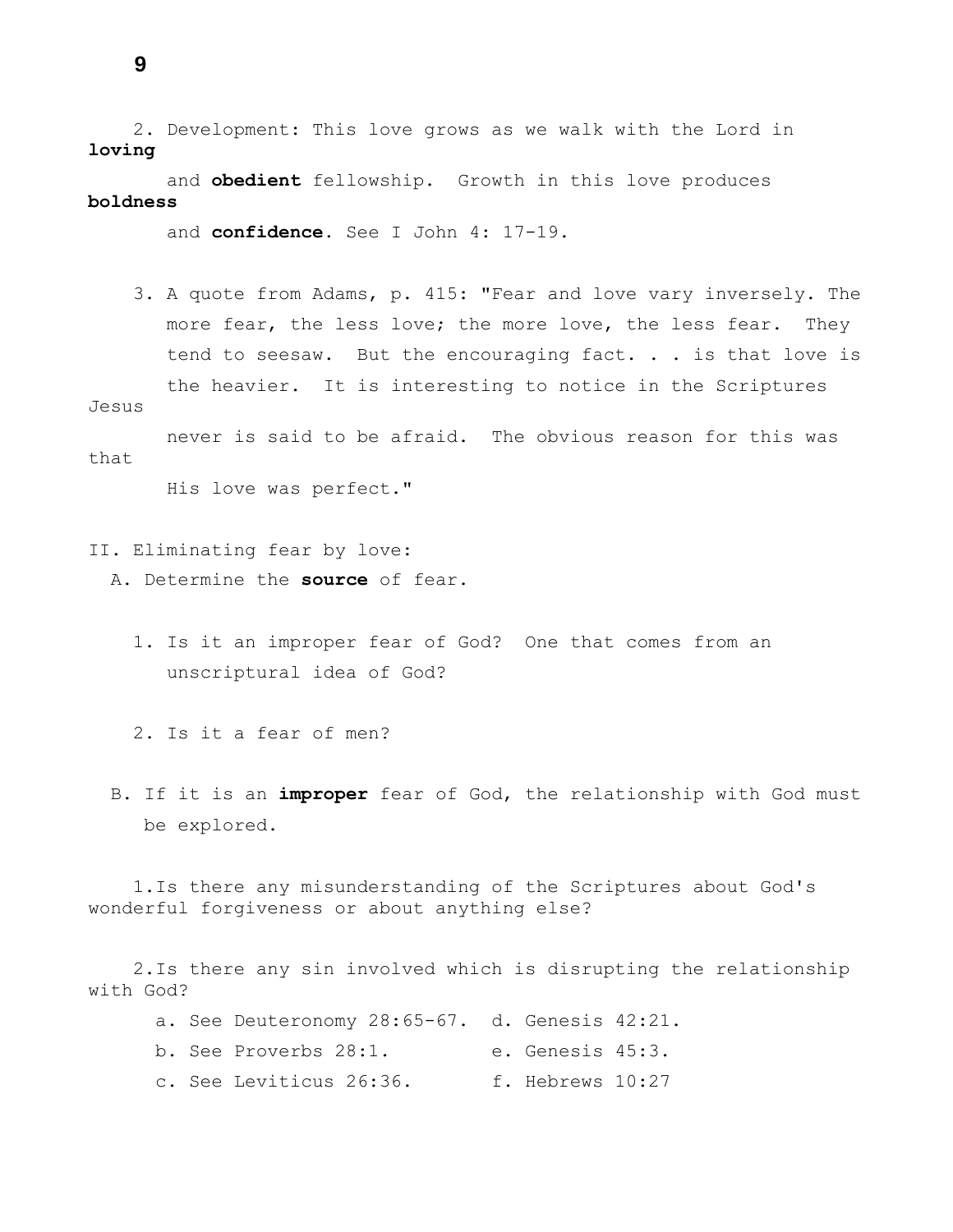C. If it is the fear of man, then the following things can be considered as solutions:

1. Engage in **loving ministry**. Consider this quotation from Adams,

p. 417: "As always in Christian service, he will *find* his life in

*losing* it. His fears of men will diminish as his loving service

to them increases. It is more blessed to give than to receive."

2. Some fears may be caused by **laziness**, and **lack of preparation**.

For example, a preacher may fear his congregation because he is

not adequately prepared to preach.

3. We may fear some people because we have wronged them. We wish to

avoid them because of the guilt that we feel. But avoidance only

makes things worse. Running and hiding is not the answer. The

only proper and effective action is **confession** of sin,

**repentance**, and **reconciliation**.(Matt. 5:23,24; Gal. 6:1; I Tim.

5:1,2; II Tim. 2:24-26; Heb. 10:24).

III. I close this section with a quotation from *Shepherding God's Flock*

by Jay Adams. Here, on page twenty-eight, he is speaking of the need to be straightforward when confronting people with their sins:

"Straightforwardness is uncomfortable because you fear the possible

consequences. Yet this is an unworthy motive for refraining. Fear

will never be conquered by submission to it; it is one enemy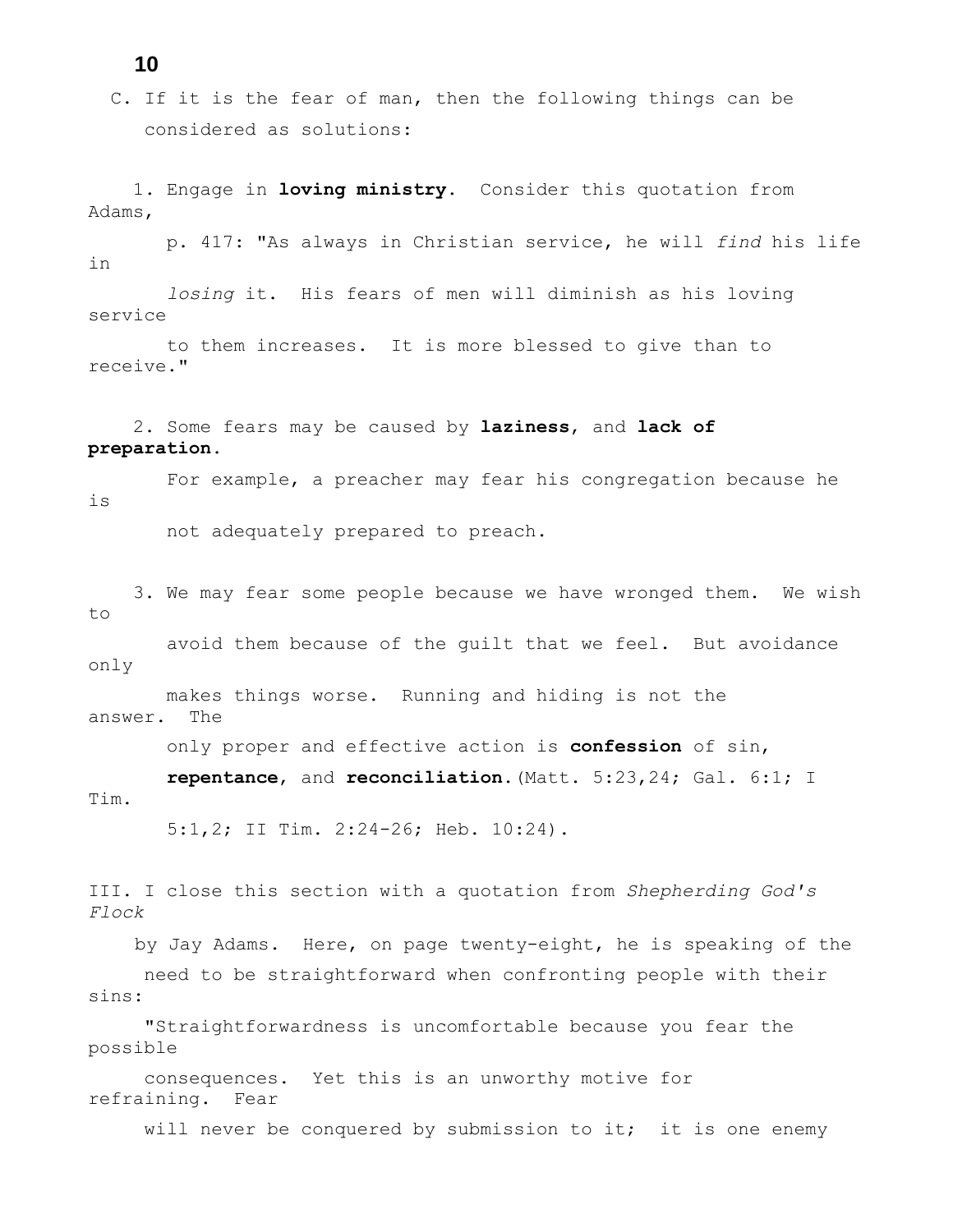# that

**11**

can be defeated only by a head-on attack. Since we know that love

is greater than fear (indeed, love throws fear out!), the pastor's

combined love for the God who called him to shepherd and for the

sheep who is in need of help will prevail. . .Pastors, like their

Lord, must be willing to lay down their lives for the sheep."

#### **\*\*\*\*\*\*\*\*\*\*\*\*\*\*\*\*\*\*\*\*\*\*\*\*\*\*\*\*\*\*\*\*\*\*\*\*\*\*\*\*\*\*\*\*\*\*\*\*\*\*\*\*\*\*\*\*\*\*\*\*\*\*\*\*\*\*\*\*\*\*\***

Note: The following treatise was written by the present author many years ago. The date of the preparation of this entire study is July, 1996.

#### **BE NOT AFRAID**

#### Beneficial Fear

Fear is a very basic and common emotion experienced by humans, both Christians and non-Christians. One type of fear was built into us by our Creator and is useful to us to aid in our protection. This type of fear is a feeling of anxiety caused by the presence of danger, evil, pain and similar things. This type fear warns us to flee or to fight. This is basically fear of physical danger and is very useful to us.

### Fear of the Lord

There is another type of fear that is absolutely essential for the child of God--the fear of the Lord. Solomon said that, "The fear of the Lord is the beginning of knowledge..." (Proverbs 1:7). Jesus Christ said. "And fear not them which kill the body, but are not able to kill the soul: But rather fear him which is able to kill both soul and body in hell." (Matthew 10:28). All of God's children have this **reverential fear of God**. Only a fool lacks this fear. See Psalm 14:1. Those who do not have spiritual life are foolishly blind and lack this Godly fear. They live their lives as if there were no God to Whom they must answer for their thoughts, words, attitudes, and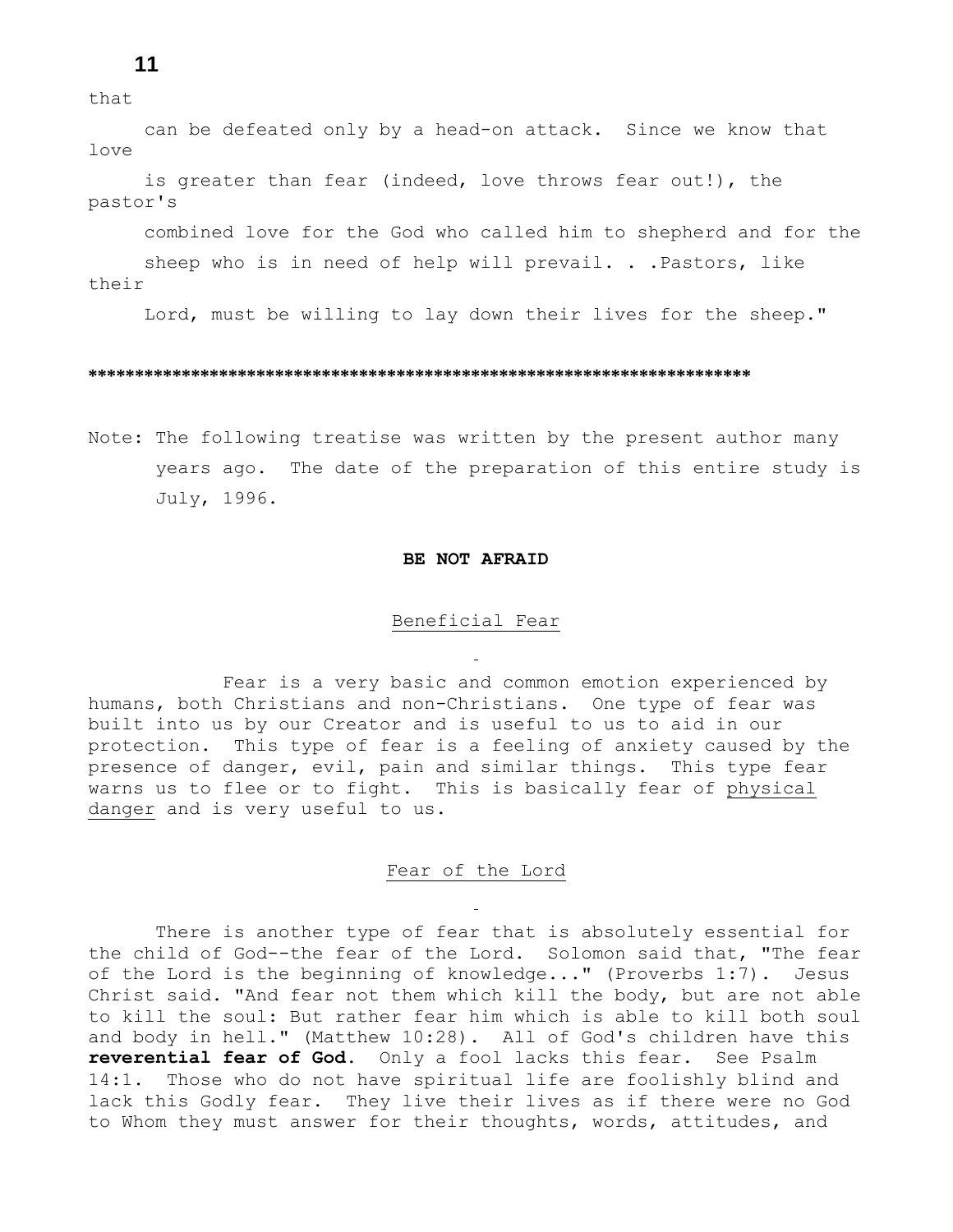**12**

deeds. Paul says of them that, "There is no fear of God before their eyes." (Romans 3:18).

# Sinful Fear

While the previously mentioned fears are built into us by God and are useful to us, there is a type of fear which **does not** come from God. This fear is sinful and must be overcome by the grace of God. This is the fear referred to in II Timothy 1:7: "For God hath not given us the spirit of fear but of power, and of love, and of a sound mind." If God did not give us this kind of fear, where did it come from?

The kind of fear that is under consideration comes from our fallen, sinful human nature. When God made Adam in the Garden of Eden, He made him a whole and complete person. He was sinless and free from all emotional hang-ups. In fact, Adam was "very good" in God's eyes. (Genesis 1:31). When, however, Adam fell into sin his perfect personality was wrecked. He immediately began to manifest this sin-marred nature. He began to **lie** and to try to **blame** his sin **on his wife** and **even on God**! A casual reading of the third chapter of Genesis will reveal the terrible mess into which the fall into sin plunged Adam. His sin-wrecked personality was passed on down to all mankind. (Romans 5:12). This inherited sinful nature is the reason the human race has its phobias and other emotional defects.

When an individual receives spiritual life via the new birth (John 3:8), he has a dual personality. He still retains the old, sinful nature that was inherited from Adam, but he has gained a spiritual nature infused into him by the Holy Spirit. These two natures are in perpetual conflict. Paul describes this struggle in Galatians 5:17, "For the flesh lusteth against the Spirit, and the Spirit against the flesh: and these are contrary the one to the other..."

The gospel, prayer, Christian fellowship, and other helps provided by God, are designed to enable Christians to overcome these sinful defects. These helps assist the Christian to increasingly manifest the characteristics of the "new" nature, which were given in the new birth. This is what it means to "grow in grace." (II Peter 3:18). This is what is meant by "the perfecting of the saints." (Ephesians 4:12). We will always be troubled by our sinful nature until we lose it in death. We can, however, by using the means that God has provided for us, gain greater ability in overcoming it and in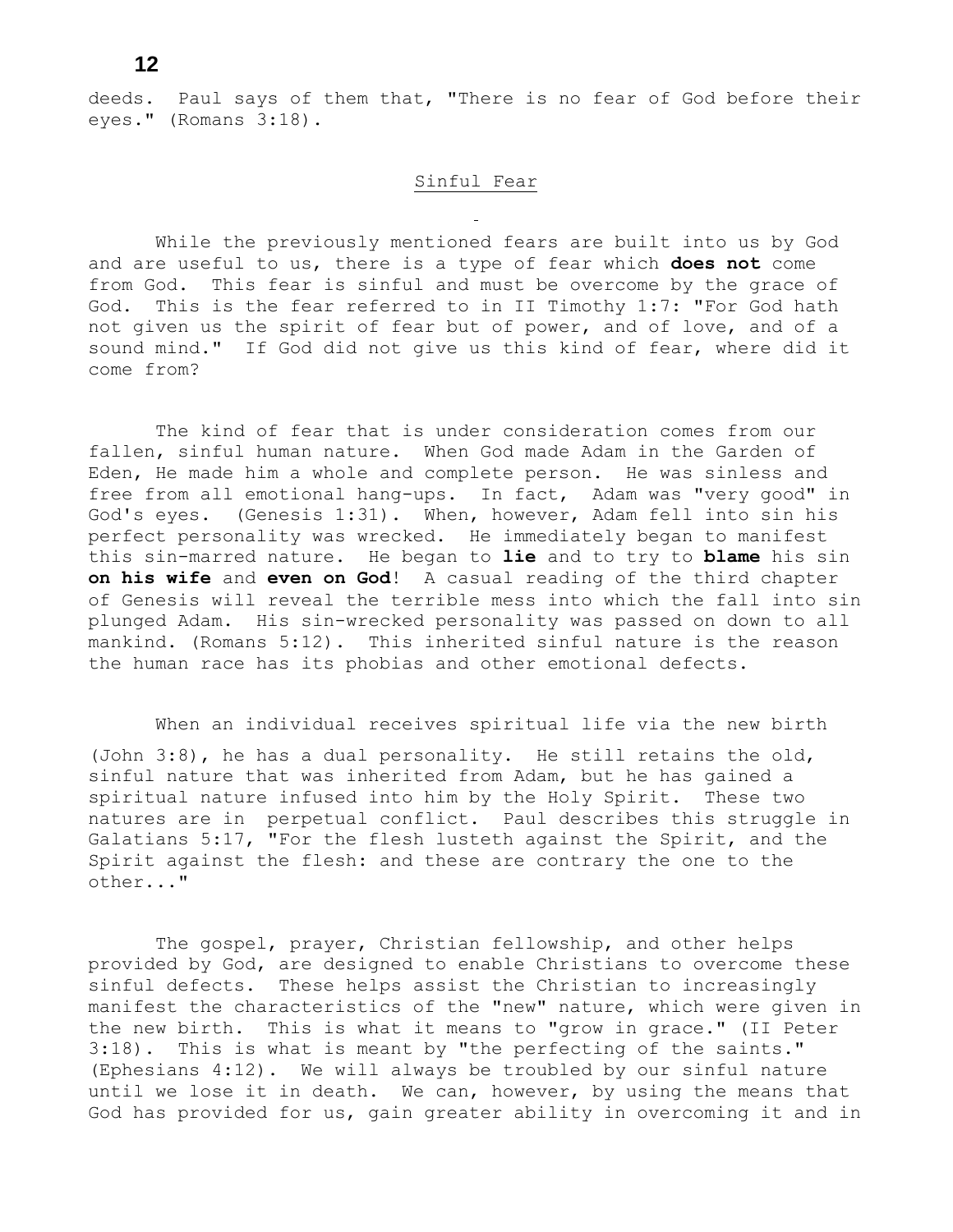living as God would have us to. Yes, there **is hope!**

#### Sinful Cowardice

Paul says in II Timothy 1:7, "For God hath not given us the spirit of fear; but of power, and of love and of a sound mind." The New Testamemt Greek noun translated "fear' here is *deilia*, and is used only one time in the New Testament. It means "fearfulness, timidity, cowardice." The truth contained here is very important. Christians are called upon to be brave and to even be willing to endure persecution for the sake of the gospel. Many of God's children have had to face **physical persecution**, even torture and death. Many of them have had to face **economic persecution**, having their houses and lands confiscated. Some have had to bear **social persecution**. They have been slandered, ridiculed, and misunderstood. They have suffered the humiliation and loneliness of ostracism.

No matter which form of persecution we are called upon to face, we **must** be brave! We must not be cowardly or ashamed of our Lord. We must overcome the tendency in each one of us to be cowardly in the face of

persecution. This timidity will greatly hinder our Christian testimony.

Some Christians have a natural disposition that tends to be cowardly. It seems that Timothy was a very timid young man. That is why Paul wrote this particular admonition to him. Even those who are naturally bold and courageous, however, can fall victim to this fear if they try to stand in their own strength. Peter was probably the boldest of all the apostles, but he behaved very cowardly when he denied his Lord three times. See Matthew 26:69-75. Instead of standing on the precarious ground of our own natural strength, we must be "strong in the Lord and in the power of his might." (Ephesians 6:10).

Even though the noun, *deilia*, is used only one time in the New Testament, its cognate (derived from the same root) adjective is used three times and the cognate verb is used one time. Let us examine these passages to get a fuller understanding of how this sinful fear is described in the New Testament.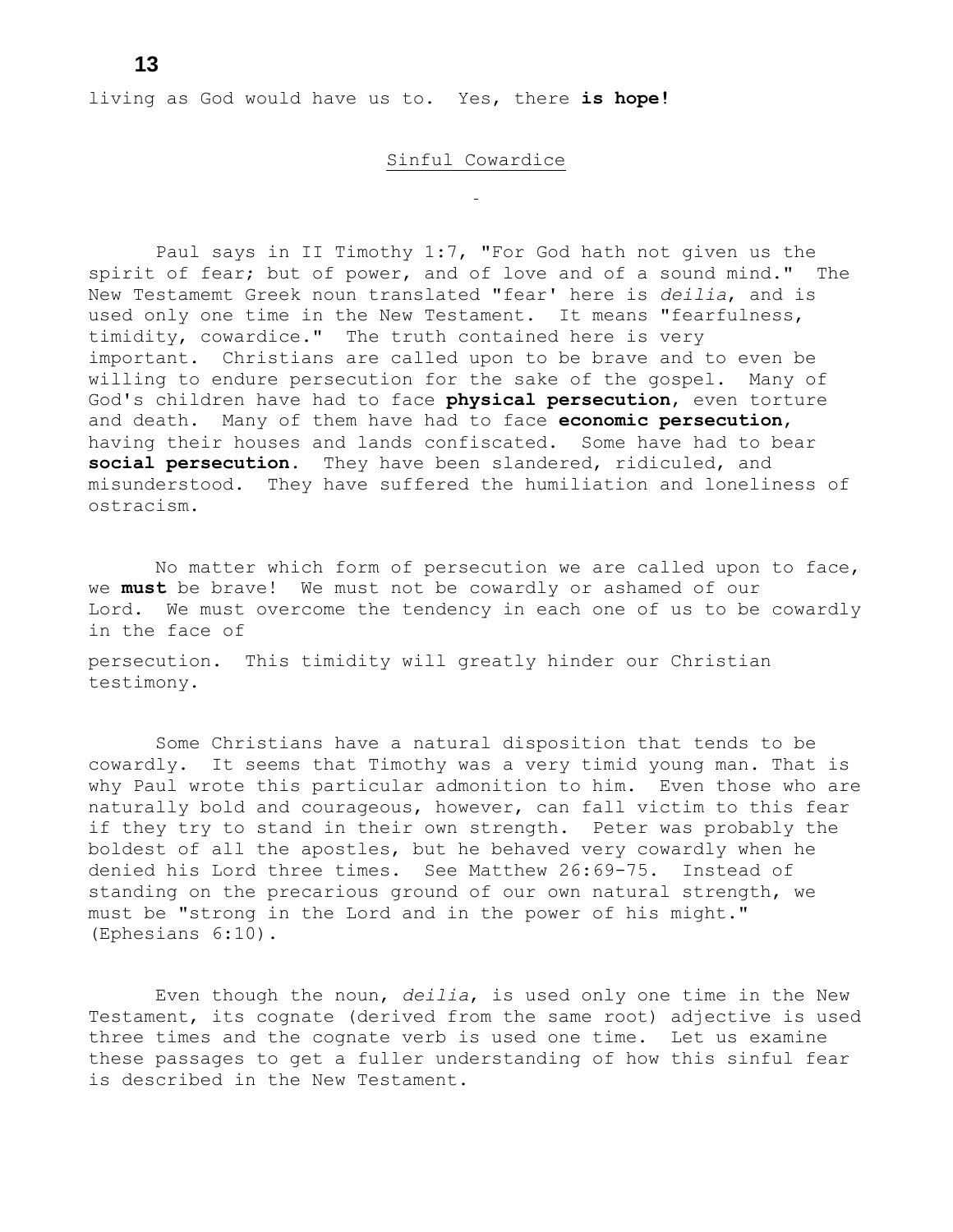The adjective, *deilos*, is used in parallel accounts in Matthew 8:26, and in Mark 4:40. The disciples had entered into a ship with the Lord Jesus. As they crossed the sea a great storm arose. The situation soon became desperate. They began to fear that they might all be lost at sea. Christ was asleep and was seemingly oblivious to the danger. The disciples woke Him by saying, "Lord, save us: we perish." Christ said to them, "Why are ye fearful (*deilos),* O ye of little faith?" As it is recorded in Mark 4:40, Jesus said, "Why are ye so fearful (*deilos)*? How is it that ye have no faith? Jesus was, in effect, rebuking His disciples for being cowards. He was not commending them nor sympathizing with them; He was rebuking them! They had seen Him work miracles--they should have **trusted** Him to handle the situation. That is what faith is all about--trusting Him. To not exercise faith is sin, and it makes cowards of us.

The other New Testament passage where this adjective is used is Revelation 21:8. There it is plainly shown that this particular form of cowardice is sinful. Cowardice is here listed with a long list of other despicable sins. "But the fearful (*deilos*), and unbelieving, and the abominable, and murderers, and whoremongers, and sorcerers, and idolaters, and all liars, shall have their part in the lake which burneth with fire and brimstone: which is the second death."

Some commentators think that the reference to "fearful" in this passage is referring to those who only professed Christianity. They were actually devoid of true grace in their hearts. These false professors, in times of persecution, denied the faith because they feared suffering. R. C. Trench advocates this view on pages thirtyfour and thirty-five of *Synonyms of the New Testament*. This passage definitely teaches that cowardice is very sinful.

The cognate verb, *deiliaoo*, is used in John 14:27. There Jesus, speaking to His disciples on their last night together, said, "Let not your heart be troubled, neither let it be afraid (*deiliaoo*). The disciples were about to endure intense persecutions, and their Lord was commanding them to not be cowardly. He told them to be brave and fearless as they testified of Him.

Comments On This Fear

It is very interesting to see what some of the able commentators of the past have said about this fear:

A pusillanimous, cowardly spirit, so as to be afraid of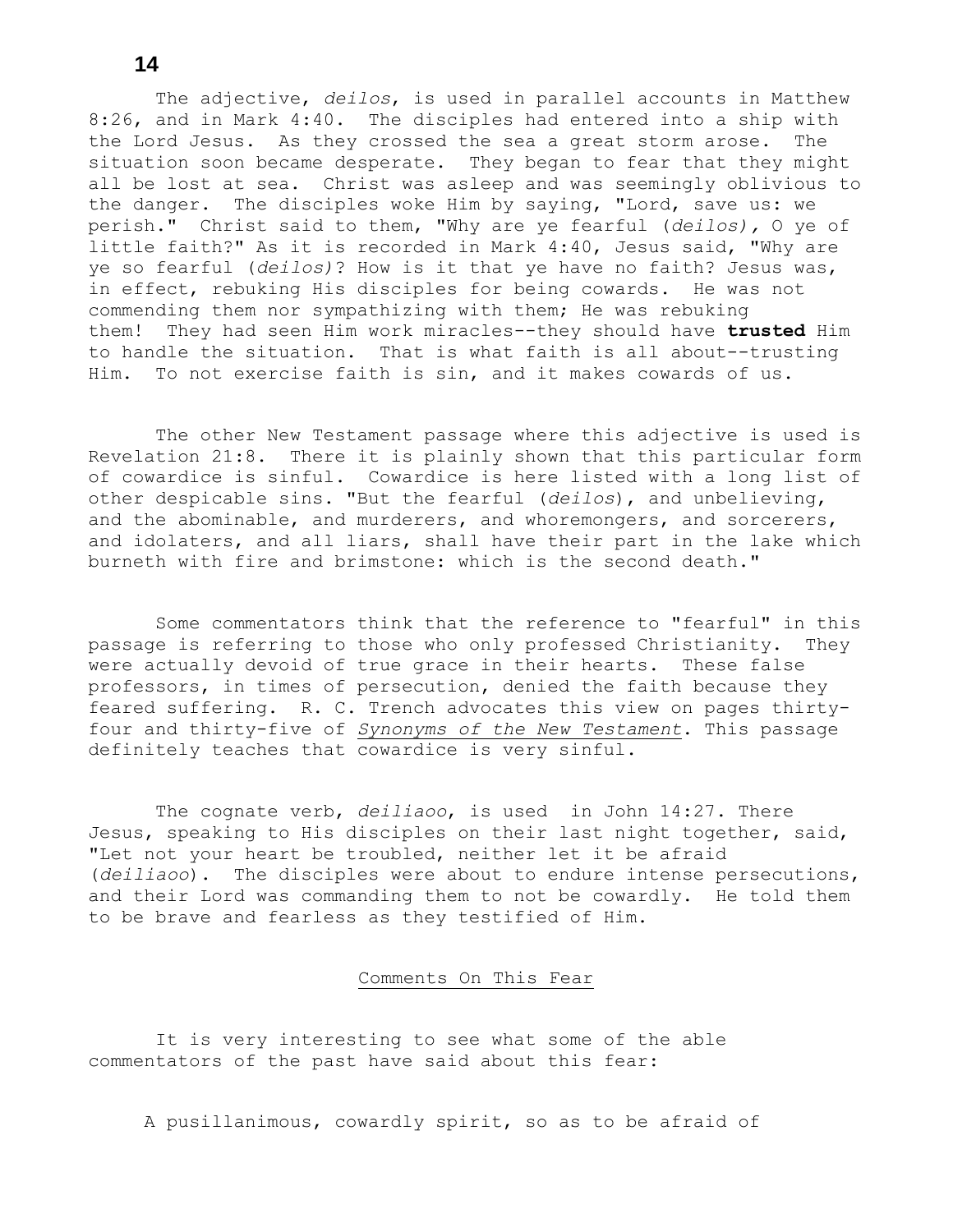men, and of what they will say or do: and so as to be discouraged in, sink under, or be deterred from the work of the Lord, the preaching of the Gospel, opposing the errors of false teachers, and reproving men for their sins, and doing other parts of the ministerial function: such a spirit is not from God, and such a fear brings a snare. (John Gill, Commentary, Vol. VI, p.625).

The great hindrance of usefulness in the increase of our gifts is slavish fear. It was through base fear that the evil servant buried his talent (Matt. 25:25). The spirit God gives to his ministers is not a fearful, but a courageous spirit. (Matthew Henry, Commentary, Vol. VI, p. 835).

Timothy needed to stir up the gift of God in him, being constitutionally timid. Fear results from the spirit of bondage (Romans 8:15). Fear within exaggerates the causes of fear without. (Jamieson, Fausett, and Brown, Commentary, Vol. VI, p. 503).

#### How Cowardly Fear Is Overcome

In the same verse in which Paul condemned this fear he gave the remedy for overcoming it. The God-given weapons with which we must fight are "power, love, and a sound mind."

We may be weak in ourselves, but if we are acutely conscious of God's power working in and for us, we can be brave and strong. Paul said that we must be "strong in the Lord, and in the power of his might." (Ephesians 6:10). The Lord Jesus told His disciples where this power comes from. He said, "But ye shall receive power, after the Holy Ghost is come upon you. . ." (Acts 1:8). Here, then,is the **key to power**--we must be filled with the Holy Spirit. Paul prayed for the Ephesians, "That he would grant you, according to the riches of his glory, to be strengthened with might by His Spirit in the inner man." (Ephesians 3:16).

What is one of the major keys to a Spirit-filled life? An intense and constant prayer life. This seems so simple that many overlook it or just scoff at it. However, one of the major reasons there is so little **real power** manifested by Christians today is because there is so little time spent in **fervent prayer**. The prayers that we do pray are often superficial. Our Master taught a powerful lesson on the necessity of **intense and persistent prayer**. He closed the lesson by saying, "If ye then, being evil, know how to give good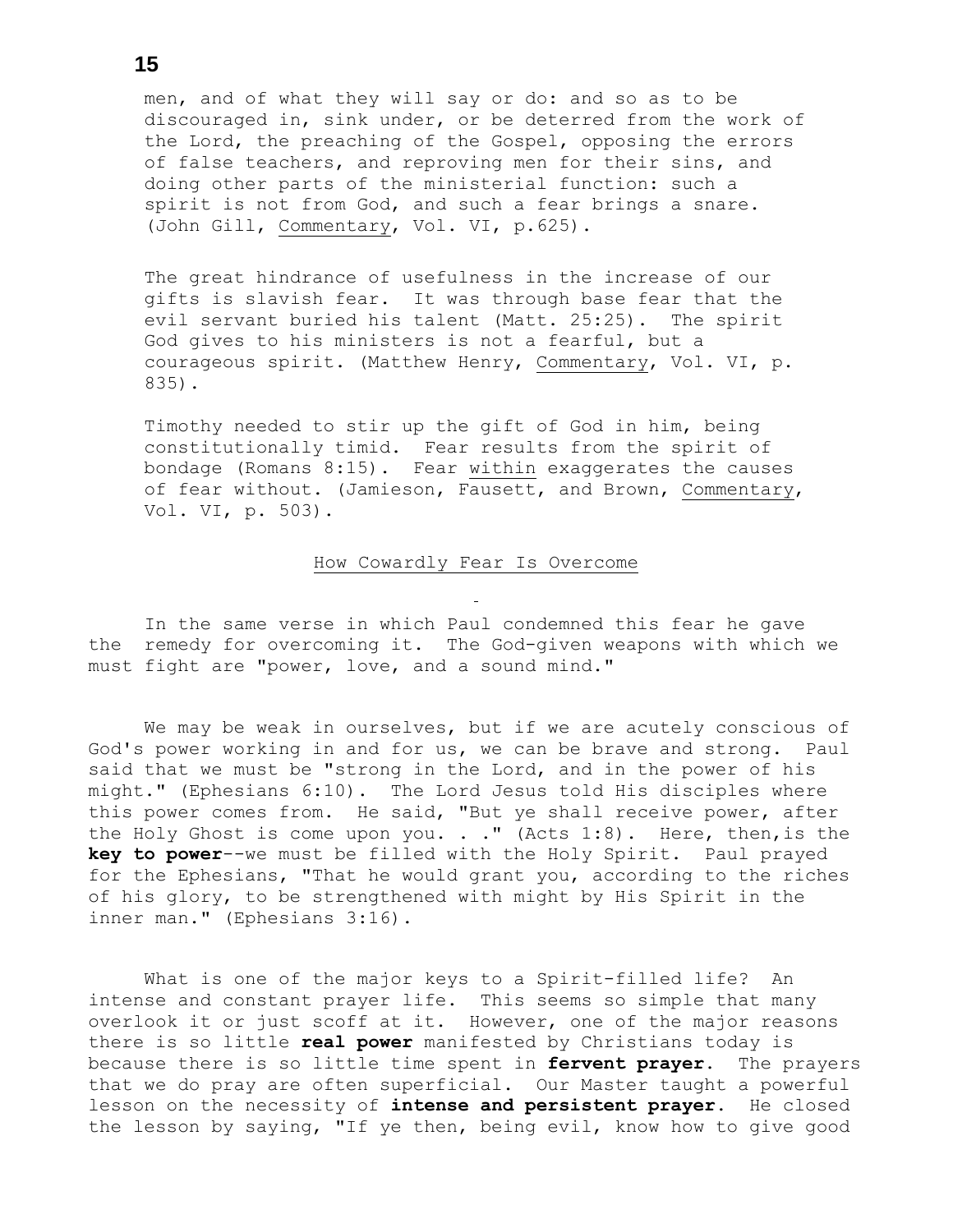gifts unto your children: how much more shall your heavenly Father give the **Holy Spirit** to them that ask him?" (Luke 11:13). Prayer, then, is one of the major keys to spiritual power.

We have also been given the spirit of love. This must include both our love for God and His love to us. If we can just be assured that God loves us, we will be able to face any obstacle. "There is no fear in love; but perfect love casteth out fear. . ." (I John 4:18). If I can just know that God loves me, let the whole world hate me and it matters not! Satan wants to hide the love of God from God's children, so that they will be afraid. However, we can be assured of the love of God towards us. We know that God loves us if we find ourselves described in Matthew 5:3-10. Read that passage, examine it, and see if you can find yourself there. If you can, then rejoice! Be not afraid! God loves you so much He sent His own Son to suffer and die for you! If He did this for you, surely He will take care of you while you serve Him.

If God loves us, then we will love Him, too. See I John 4:19. If we really love Him then we will serve Him no matter what it costs us. We will stand up for Him even when our knees are trembling and our hearts are racing! Matthew Henry beautifully says, "The spirit of love to God will set us above the fear of man, and all the hurt that man can do to us. Love of God will carry us through all opposition we may meet with, as Jacob made nothing of the hard service he was to endure for Rachel." He was referring to Genesis 29:20 where it says, "And Jacob served seven years for Rachel; and they seemed unto him but a few days, for the love he had to her."

Another weapon that Paul mentioned for us to fight fear with was "a sound mind." The Greek word for this is *sophronimos*. The word signifies "self-control, discipline of the mind, a restoring of one to his senses." Satan often tries to make us panic. He tries to distort things in our minds, and to make things look worse than they actually are. We have many enemies to our souls, both within and without. When we see how powerful our enemies are, and how difficult our problems are, we tend to panic, and to become paralyzed in our attempts to serve God. Paul tells us to get control of ourselves through the power of the Holy Spirit, to calm down, and to realize that we "can do all things through Christ which strengtheneth me." (Philippians 4:13).

Speaking of this mental self-control Peter says, "Wherefore gird up the loins of your mind, be sober. . ." (I Peter 1:13). In this fast-moving, hectic world that we live in we must be calm and realize that God will help us. As Isaiah said, "in quietness and confidence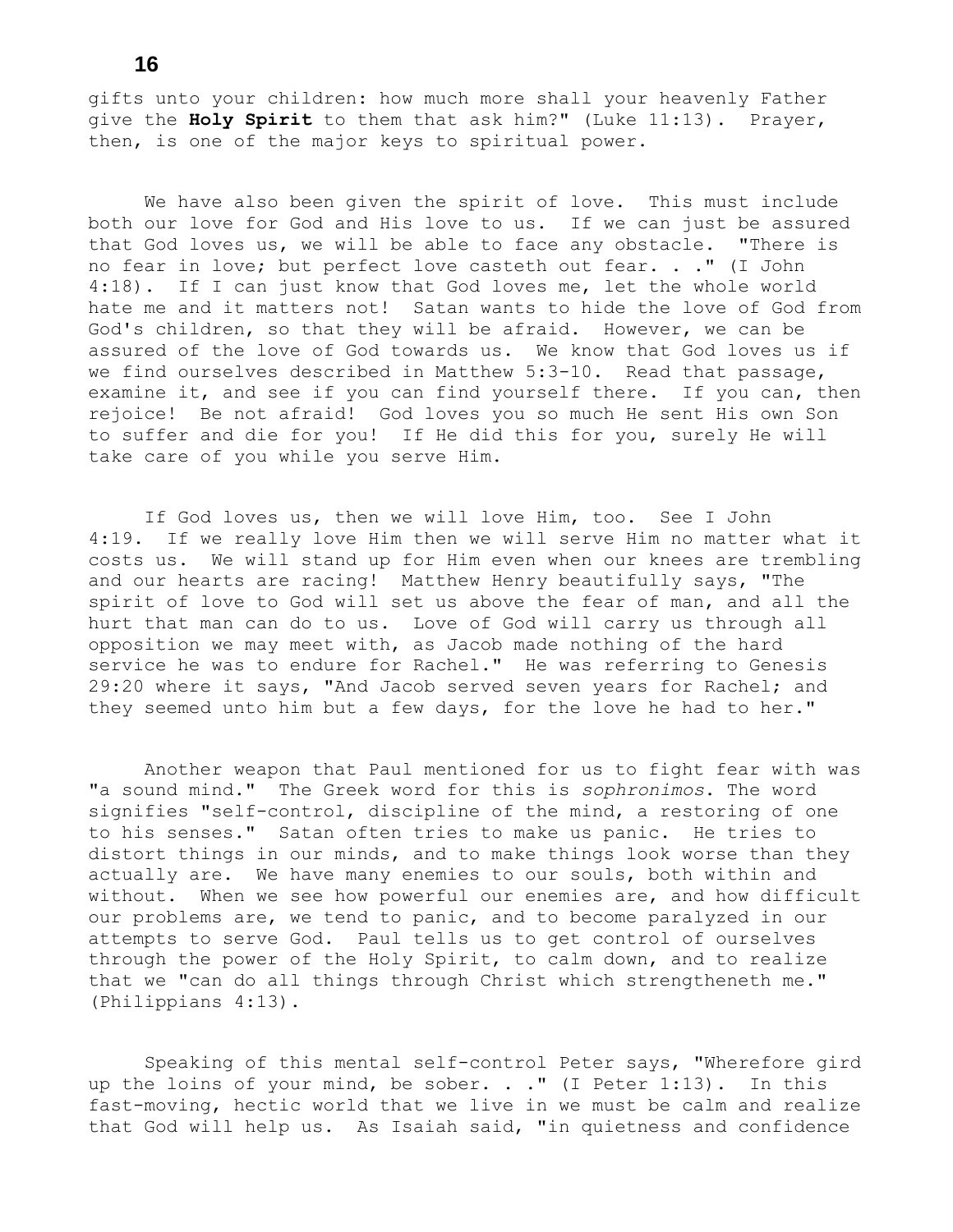shall be your strength. . ." (Isaiah 30:15). To have a sound mind we must constantly meditate on our Lord. "Thou wilt keep him in perfect peace, whose mind is stayed on thee: because he trusteth in thee." (Isaiah 26:3). The same God who spoke to the winds and the waves can speak to our hearts and bid them be still.

Self-control enables us to remain calm even in the face of bad news. (See Psalms 112:7; Proverbs 3:25,26).

Self-control is so important that Paul determined that he would not allow anything or anyone besides God control him. See I Cor. 6:12. He made strenuous efforts to keep his own bodily appetites under control. See I Cor. 9:24-27.

One definition of self-control that has been given is "instant obedience to the promptings of the Holy Spirit."

The final weapon we are to use against fear was indicated by our Lord when He said, "Why are ye fearful, O ye of little faith?" (Matthew 8:26). Faith is basically **believing** in God and **trusting** in Him. You may ask, "I, too, am of little faith. What can I about it?" The answer is to spend time in **prayer**. Prayer is asking God. The apostles asked of God, "Increase our faith." (Luke 17:5). One man cried out with tears, "Lord, I believe; help thou mine unbelief." (Mark 9:24). We, also, need to **pray fervently with tears** for an increase of our faith. How different this prayer is from the formal, superficial ones that we usually offer up! One time the disciples found that they were unable to properly perform their duties because of their weak faith. They came complaining to Jesus about the situation. He said, "Howbeit, this kind goeth not out but by **prayer** and **fasting**." (Matthew 17:21). How long has it been since you have been this serious with the Lord in prayer? Have you ever been? It is no wonder Christians are so weak and fearful today. This **serious**, **drastic**, **constant**, prayer for faith was the secret of the great power of the early church.

There is one other weapon that we must consider in our battle to overcome cowardly fear--**the power of a clean conscience**. When a person is doing the best he can to live close to God and to keep sin out of his life, he has great confidence toward God. He is not easily made afraid. However, when one is hiding secret sins, his heart melts like water when he even imagines that danger is approaching. He is struggling under a **load of guilt** and lives in the constant fear of being exposed. "The wicked flee when no man pursueth: but the righteous are bold as a lion." (Proverbs 28:1). Do you recognize yourself in this category? Do you say, "I am guilty of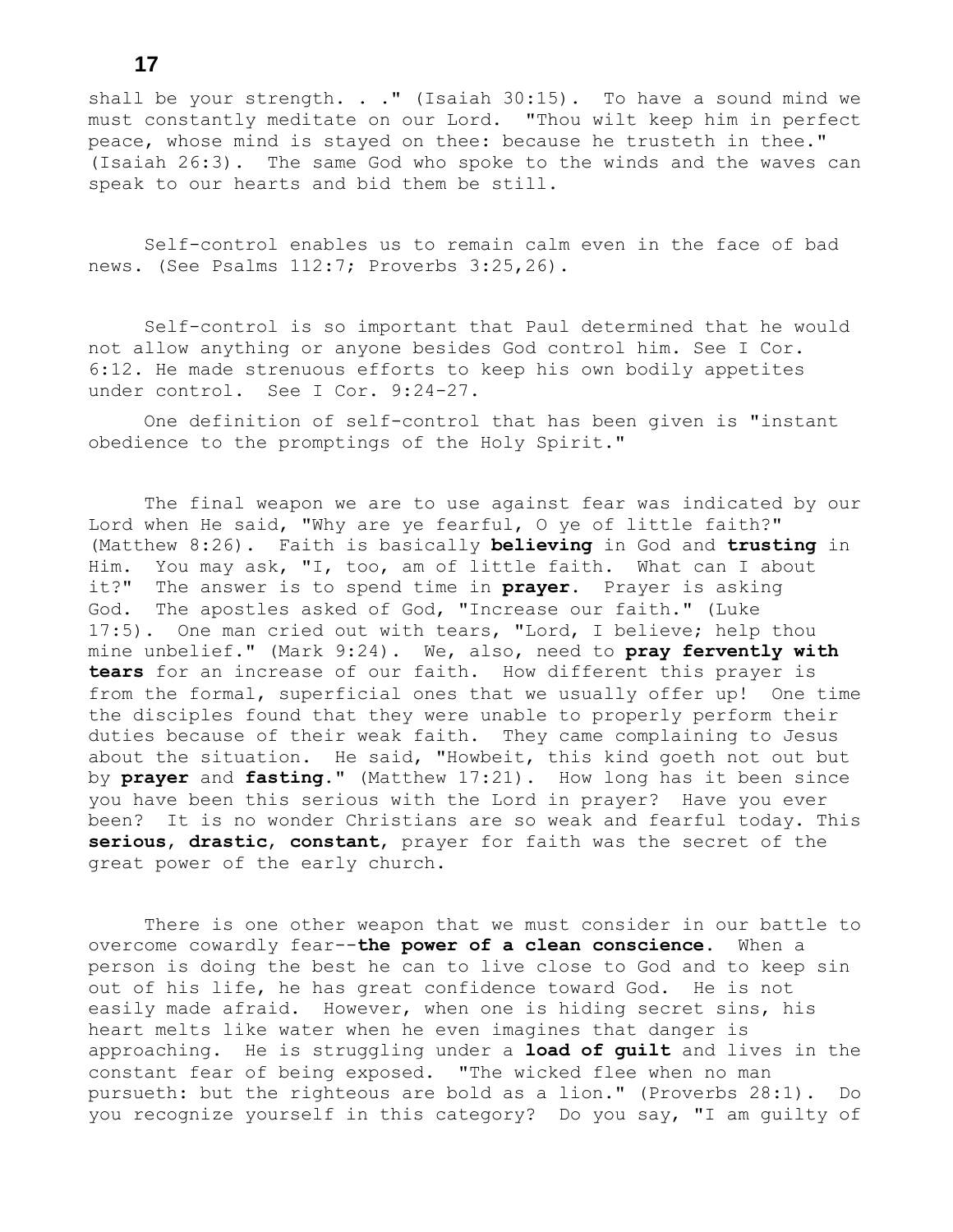hiding sin in my life. I am weak, fearful, and miserable. I would like to do something about this, but what can I do? Is there any hope for me that I can become bold and fearless?" Yes, there is certain hope! **Turn** from your sins today. **Confess** them to God. Sin no more. God has promised us that, "If we confess our sins, he is faithful and just to forgive us our sins, and to cleanse us from all unrighteousness." (I John 1:9). See Acts 24:16; Proverbs 3:21-26.

# **Conclusion**

Matthew Henry says about the sound mind: "The spirit of a sound mind, or quietness of mind, for we are often discouraged in our way and work by the creatures of our own fancy and imagination, which a sober, solid, thinking mind would obviate and would easily answer."

The entire issue is beautifully summed up in the following quotation from the *Expositor's Greek Testament*, Vol. IV, p. 155, "There was an element of *deilia* (fear) in Timothy's natural disposition which must have been prejudicial to his efficiency as a church ruler. For that position is needed (a) force of character, which if not natural may be inspired by consciousness of a divine appointment. (b) love, which is not softness, and (c) selfdiscipline, which is opposed to all easy self-indulgence which issues in laxity of administration."

Let us conquer this enemy of our souls with our God-given weapons, and go "Onward, Christian soldiers, Marching as to war, With the cross of Jesus going on before!"

# **\*\*\*\*\*\*\*\*\*\*\*\*\*\*\*\*\*\*\*\*\*\*\*\*\*\*\*\*\*\*\*\*\*\*\*\*\*\*\*\*\*\*\*\*\*\*\*\*\*\*\*\*\*\*\*\*\*\*\*\*\*\*\*\*\*\*\*\*\* \*\*\***

Note: The following article, by R.J. Rushdoony, is copied with permission from the June 1996 edition of *Chalcedon Report.*

#### **Guilt**

One of the most important facts in society is *guilt*. Although not the subject of much popular discussion in or out of the church, *guilt* is a very important and governing fact. It was not without reason that Sigmund Freud made *guilt* so basic to his theory. Freud's approach was deadly, however, because he made guilt irremovable; he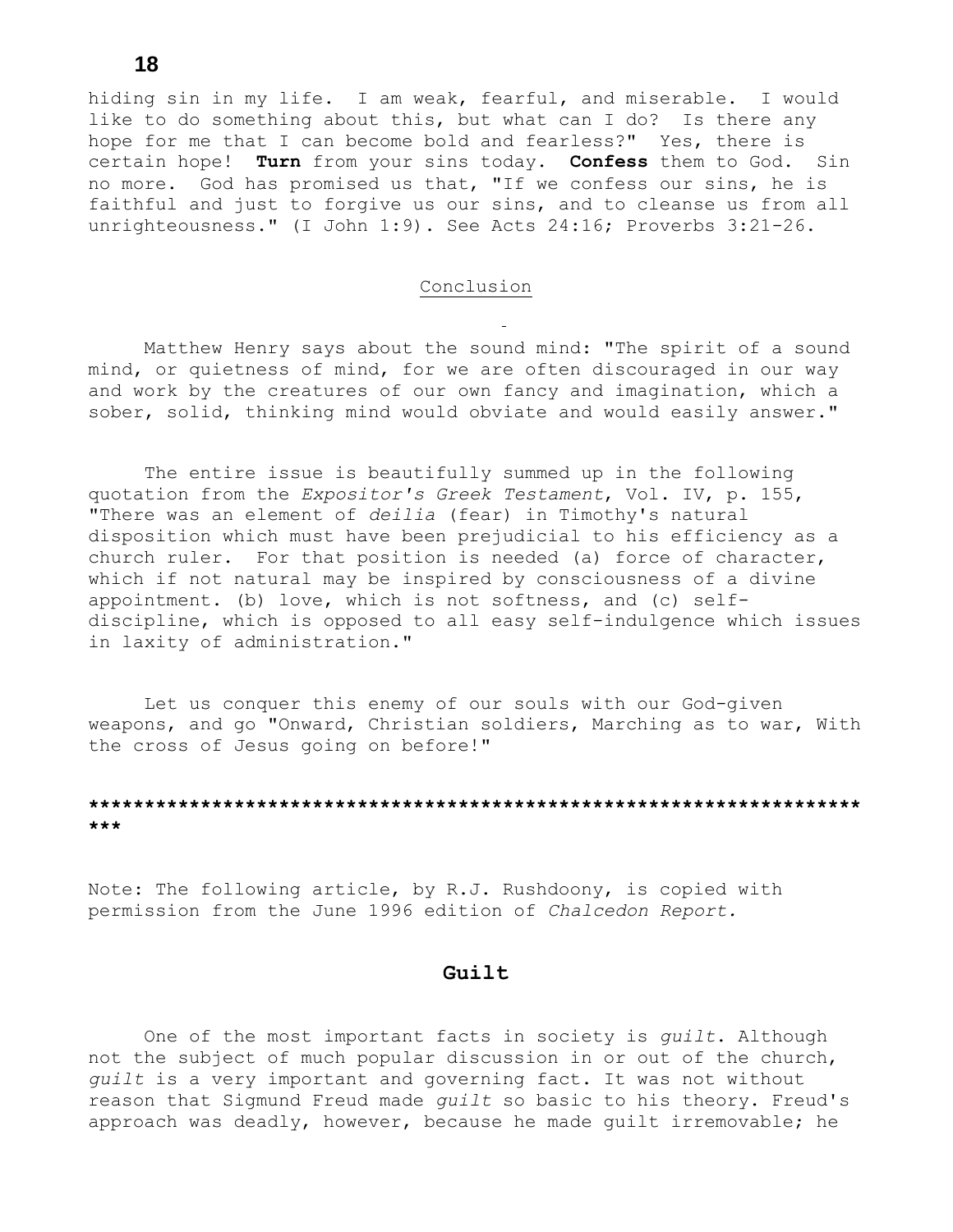saw it as part of our primordial inheritance, a natural and an irradicable aspect of our being. His goal was to teach men how to live with guilt, not to eliminate it. Freud saw himself as the leader of a new priesthood. The old order of clergymen offered salvation from *sin* through Christ, a mythical idea for Freud. He would teach them to live with their guilt.

But, long before Freud, Sir John Denham wrote, "Fear and guilt are the same thing" (*The Sophy).* This was an overstatement; but it is true that guilty men are fearful, and are more readily controlled. When I was a student, I saw a young man of means, profligate, handsome, and a playboy, fall in love with a calculating virgin. They married, and she used his sense of guilt to control him radically. As a pastor, I encountered situations where a husband or wife tried to push the spouse into adultery in order to gain freedom and selfjustification in the other's guilt. The history of guilt is also a history of fear and control.

A strong, godly, and guilt-free people are not easily controlled. Guilt is a major weapon of control, because all men being created by God are *responsible* creatures, and, whether they recognize God as their Lord or not, they manifest it in their guilt that they are responsible to Him. Quite rightly, my wife Dorothy has commented that, while no "proof" of God is necessary because nothing is more certain, *guilt* is an eloquent witness to God, because it witnesses to our accountability to Him.

Since Eden, guilty men have hidden from God and have been afraid of Him. Guilty men also fear all authorities, the guilty child the parents, and the guilty man the state's authority. Guilt and fear are closely associate. "Guilt doth make cowards of us all," it has been said. A guilty people are more easily ruled than a population with a strong faith and a clear conscience. When I was very young, I was deeply impressed by a report from a visitor to the Soviet Union. The famine in the early 1920s had taken millions of lives; the people lived on a vastly lower scale than before the Russian revolution, but there was little rebellion in most of them. They knew themselves to be guilty men. Their consciences tormented them and left them impotent. One man had said , we deserve everything because we were so happy for a chance to loot.

Guilty men lead to tyrant states, to rulers who exploit the bad conscience of peoples, and who use their power to further the guilt of men.

The expression often used, "Don't lay a guilt trip on me," is a perceptive one. A "guilt trip" is a paralyzing and blinding thing. I learned, years ago, how deadly it can be. Once, after a sermon, a man came up to me to demand how I had learned his guilty secret, and who had told me? He refused to believe me when I earnestly pleaded ignorance of what he was talking about, and he was a problem to me after that.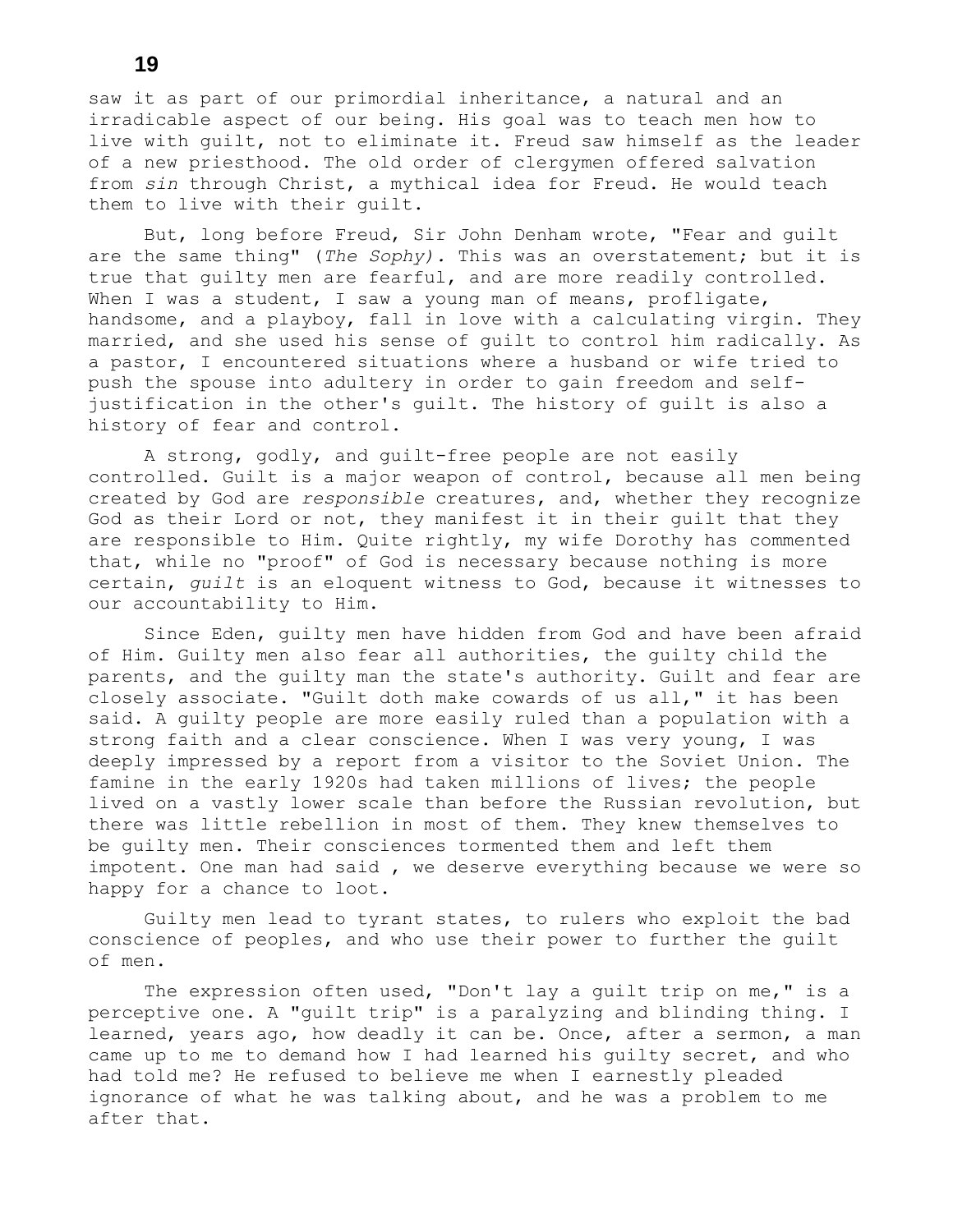The power of blackmail is quilt, and we live in an age of quilt because men are either without faith or have so defective a faith that they believe vaguely in God and Christ, but not in the atonement.

Sin requires restitution, atonement. Man cannot make atonement to God; only Jesus Christ can. Man's self-atonement is sadomasochism. In sadism, he tries to lay the guilt on others; in masochism, he tries to make atonement by punishing himself. In either case, his efforts are futile.

Jesus Christ, by His atoning death, makes restitution for us, and by His regenerating power makes us a new creation, a new human race with Him as our new Adam and head. Without Christ's atonement, we remain in our sin and guilt, unfree men to the core of our being. In Christ we become free men.

Guilt makes slaves of us all, slaves to someone or something. The fact of slavery is clear; its forms are optional. Slaves can be recognized because they are in bondage. When someone with a good family, beautiful wife and children, a high income, fine home, and more, became a slave to drugs, many commented, "How could he do that to himself?" But, given the emptiness of his life religiously, it was essentially a question as to what form his slavery would take. The dramatic form it took did not erase the fact that he was a guiltridden man, and a slave, prior to his addiction.

Guilt is a matter too great for us to cope with. It requires Christ's atonement, and, in our day-by-day living, prayer and God's grace. Only so can we be free men. In a slavery-marked world, free men will be "more than conquerors through him that loved us" (Rom. 8:37).

#### **\*\*\*\*\*\*\*\*\*\*\*\*\*\*\*\*\*\*\*\*\*\*\*\*\*\*\*\*\*\*\*\*\*\*\*\*\*\*\*\*\*\*\*\*\*\*\*\*\*\*\*\*\*\*\*\*\*\*\*\*\*\*\*\*\*\*\*\*\* \***

I would like to relate from memory a gripping account I read many years ago from a book entitled *The Korean Pentecost*. This book told about the persecution that Christians were subjected to during the early twentieth century in Korea by their Japanese conquerors. Many of the Christians were subjected to torture as their tormentors tried to get them to deny their faith.

One man in particular had been very strong and brave. He had been repeatedly tortured, but he had been blessed to remain firm in his convictions. However, he allowed something to break his close fellowship with his Lord. In some way he compromised his conscience. The next time he was subjected to torture he had no strength and almost immediately broke and denied his faith. This is a frightening example of how sin makes us weak and unable to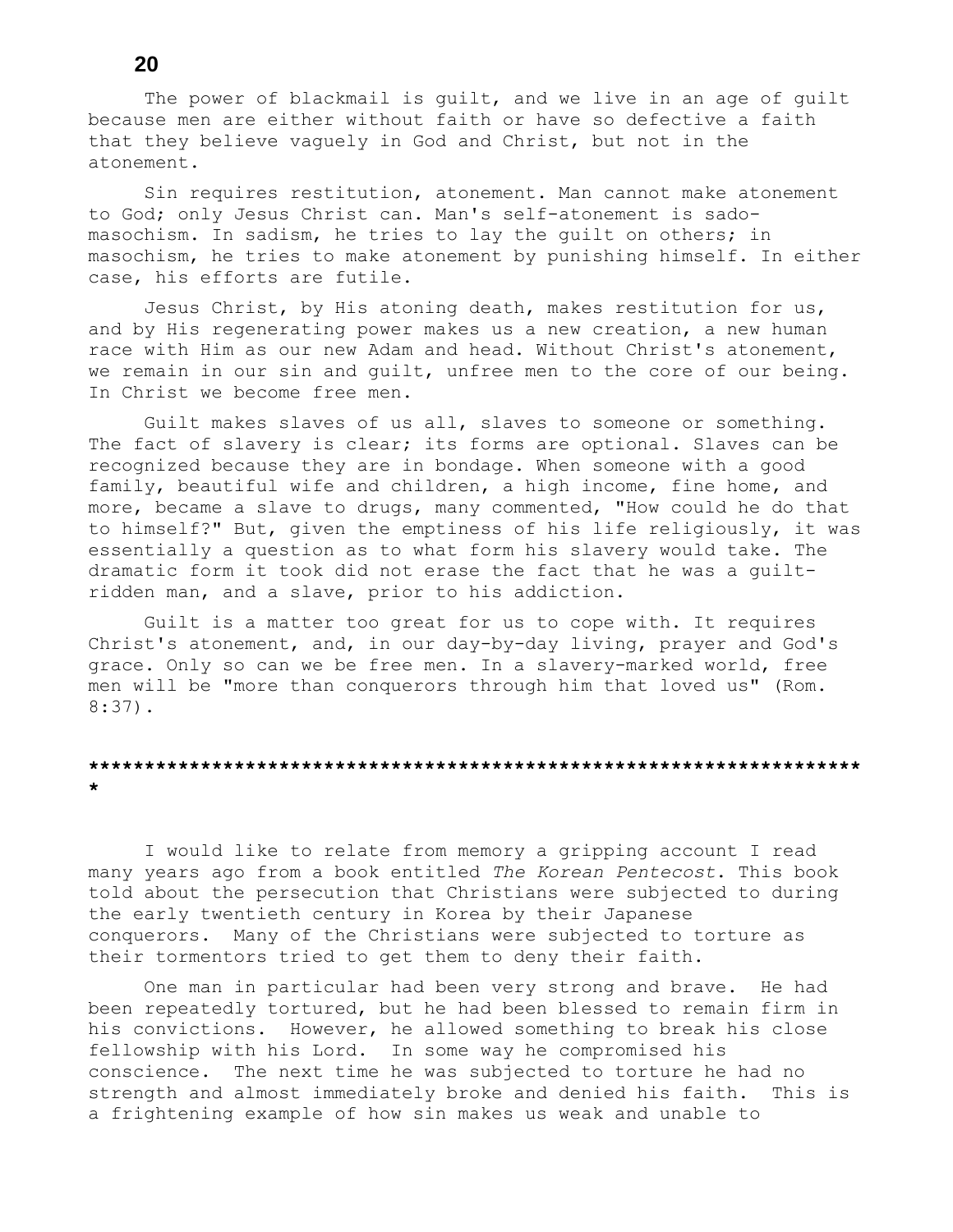withstand the enemy!

The good news is that this man later repented of his sin and was restored to fellowship with God. He then had the courage to stand up to his enemies and sealed his testimony by dying a martyr's death.

## **\*\*\*\*\*\*\*\*\*\*\*\*\*\*\*\*\*\*\*\*\*\*\*\*\*\*\*\*\*\*\*\*\*\*\*\*\*\*\*\*\*\*\*\*\*\*\*\*\*\*\*\*\*\*\*\*\*\*\*\*\*\*\*\*\*\*\*\*\* \*\*\***

#### **APPENDIX A**

We must realize that this sinful, cowardly fear of man is one of Satan's chief weapons against us. This monster is always lurking in the background, seeking to waylay us. We must walk closely with our Lord and ever be on the alert. Many saints, eminent for their courage and piety, have been damaged by this fear. Among them are:

I. **Abraham**: When he went down to sojourn in Egypt he lied and said that Sarah was his sister, exposing her to the danger of being taken as a wife by another man. He did this because he was afraid for his own life. God delivered him and his wife. Incredibly, at a later time and in a different place, Abraham did the same thing again! Abraham was often strong in faith and courage, but on these two occasions he showed the terrible effects of sinful cowardice. See Genesis, Chapters twelve and twenty.

It is well to note here that if we are voluntarily in a place where we can't comfortably call on the name of the Lord, we are in the wrong place.

- II. Abraham's son, **Isaac**, committed exactly the same cowardly sin his father had. It is so sad when the poor examples we sometimes set because of cowardly fear are duplicated in our children. See Genesis 26:6-11.
- III. **King Saul** committed a grievous sin and disobeyed God because he feared man. Because of this sin God rejected him from being king over Israel. Making an excuse for his sin Saul said, "I have transgressed the commandment of the Lord, and thy words, because I feared the people, and obeyed their voice." (I Samuel 15:24).
- IV. **Peter** is one that we normally associate with great courage. He was not a habitual coward. He boldly tried to defend Jesus when the soldiers approached Him in the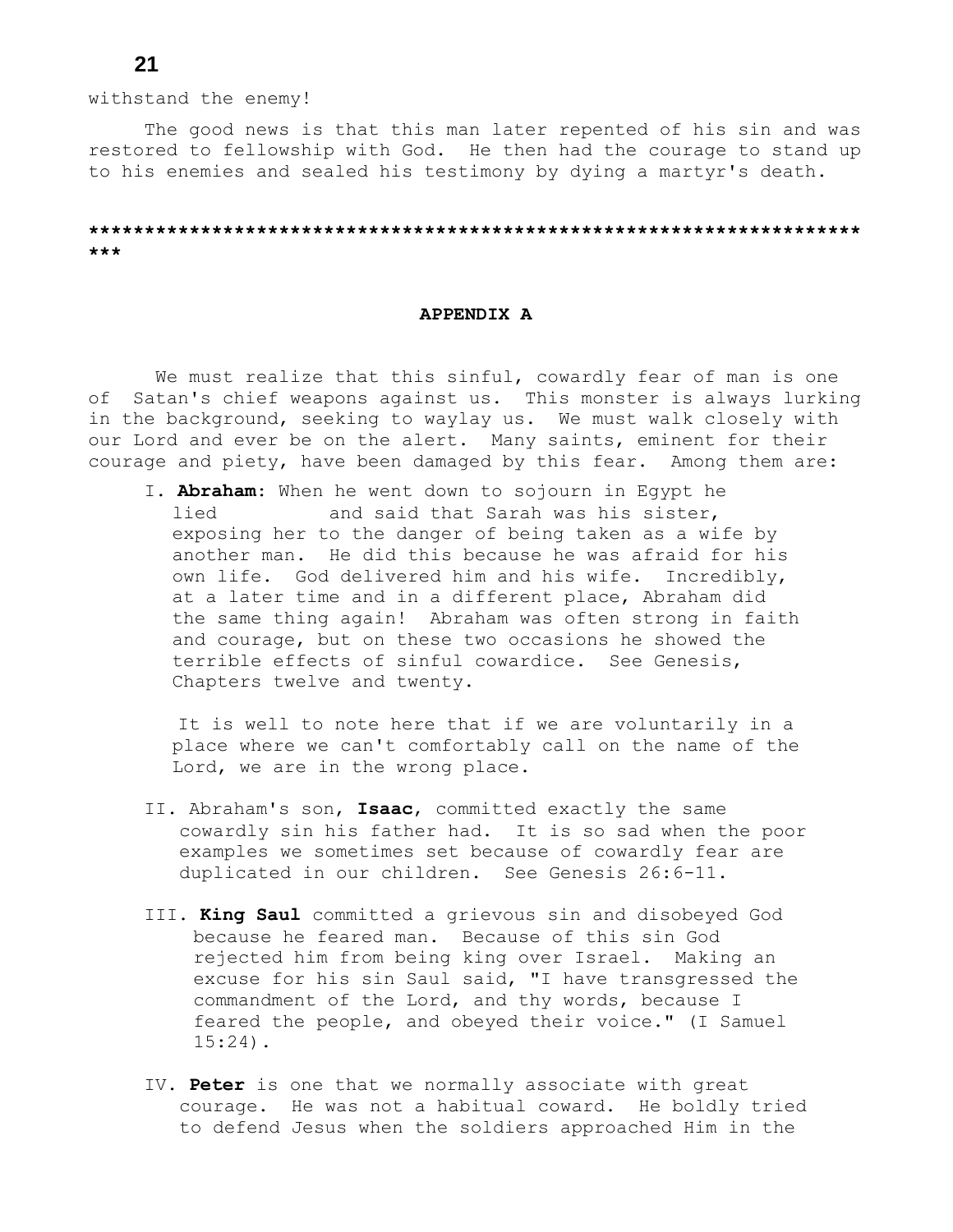garden. But Peter is also an example of the terrible influence of fear in a person's life. He denied his Savior three times! When he realized what he had done, he "went out, and wept bitterly." (Matthew 26:75). The Lord Jesus graciously forgave Peter and restored him to a place of service. However, many years later, Peter again succumbed to the fear of man. He had been made to realize that God had a people among the Gentiles. He was very happy about this and had fellowship with these people. He withdrew this fellowship, however, because he was "fearing them which were of the circumcision." (Galatians 2:12).

The fact that both Abraham and Peter were guilty of giving in to sinful fear more than one time in their lives should make us aware that we will have to guard against this tendency for our entire lives.

- V. There is a very sad instance of this sinful fear recorded in John 9. There the Lord Jesus gave sight to a man who had been blind from his birth. We can imagine the anguish it must have caused the parents to have a blind son. They knew that he had never seen a sunrise, a sunset, or a field of beautiful flowers. He had never even seen the faces of his beloved parents. What a joy it should have been to them when Jesus caused him to see. No doubt there was some joy, but that joy was tempered by fear. They would not acknowledge that Jesus had healed their son. What was their reason for this terrible act of ingratitude? "Because they feared the Jews."
- VI. Another time when this sinful fear was demonstrated was when God was preparing Gideon to go against the Midianites. Gideon's original army numbered thirty-two thousand men. God gave Gideon a command to reduce the size of his army. The Lord told Gideon to proclaim to the people that "whosoever is **fearful and afraid**, let him return and depart." Twenty-two thousand who had cowardly hearts left, leaving only ten thousand in Gideon's army. In God's army today there is no place for a cowardly spirit!

VII. The terrible consequences of giving in to the fear of man was evident in the failure of the children to immediately go into the land of Canaan when instructed by the Lord. They had been promised the land. Previous to their actually going in, the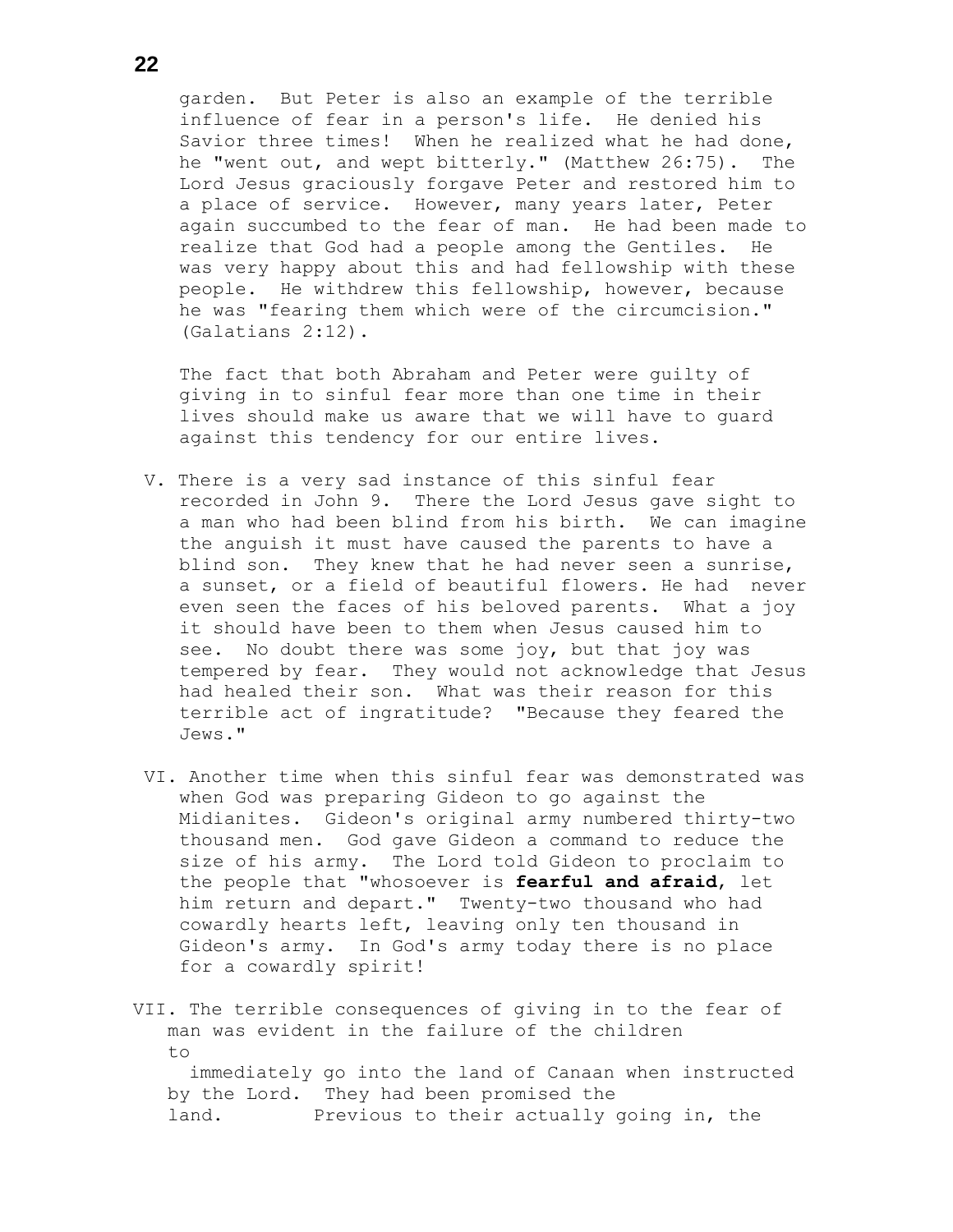Lord had told them to send twelve men to spy out the land. They did so and each of the twelve men came back with a good report of how desirable the land was. Ten of the spies, however, demonstrated the fear of man. They said that the people who inhabited the land were so strong that they could be overcome. Joshua and Caleb tried to persuade the people to obey God and go into the land. Joshua said, "Only rebel not ye against the Lord, neither **fear ye the people of the land**. . . " The people sadly were persuaded by the cowardly spirit of the ten, and the Israelites were not permitted to enter into Canaan until after forty years of wandering in the wilderness.

IX. In Exodus 32 there is another sad example of the sad consequences of disobedience to God which was, no doubt, prompted by the fear of man. In this instance Aaron was obviously influenced by the fear of man as he made the golden calf and allowed the children of Israel to worship it.

**\*\*\*\*\*\*\*\*\*\*\*\*\*\*\*\*\*\*\*\*\*\*\*\*\*\*\*\*\*\*\*\*\*\*\*\*\*\*\*\*\*\*\*\*\*\*\*\*\*\*\*\*\*\*\*\*\*\*\*\*\*\*\*\*\*\*\*\*\* \*\*\***

#### **APPENDIX B**

We will here list several Scriptures that we trust will fortify us against this awful fear of man:

1. " The Lord is my light and my salvation; whom shall I shall fear? the Lord is the strength of my life; of whom shall I be afraid?" (Psalm 27:1).

2. "What time I am afraid, I will trust in thee. In God I will praise

His word, in God I have put my trust; I will not fear what flesh can

do unto me." (Psalm 56:3,4).

3. "The Lord is on my side; I will not fear: what can man do unto me?"

(Psalm 118:6).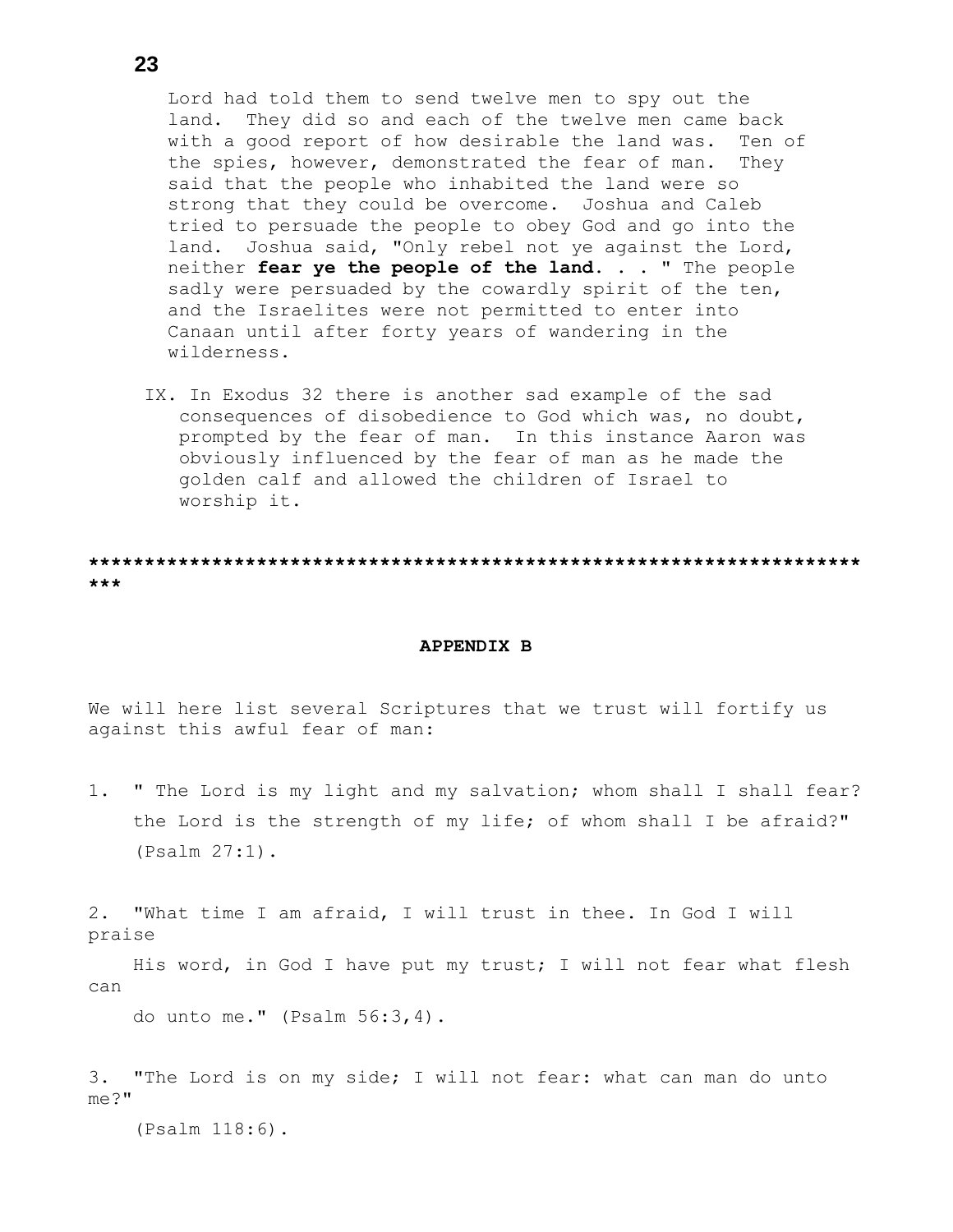- 4. "Say to them that are of a fearful heart, Be strong, fear not: behold your God will come with vengeance, even God with a recompense; he will come and save you." (Isaiah 35:4).
- 5. "Fear thou not; for I am with thee: be not dismayed; for I am thy God: I will strengthen thee; yea, I will help thee; yea, I will uphold thee with the right hand of my righteousness." (Isaiah 41:10)
- 6. "I, even I, am he that comforteth you: who art thou, that thou shouldst be afraid of a man that shall die, and of the son of man which shall be made as grass?" (Isaiah 51:12).
- 7. "And fear not them which kill the body, but which are not able to kill the soul: but rather fear him which is able to destroy both soul and body in hell." (Matthew 10:28).
- 8. "So that we may boldly say, The Lord is my helper, and I will not fear what man shall do unto me." (Hebrews 13:6).
- 9. "But and if ye suffer for righteousness' sake, happy are ye: and be

afraid of their terror, neither be troubled. . ." (I Peter 3:14).

**\*\*\*\*\*\*\*\*\*\*\*\*\*\*\*\*\*\*\*\*\*\*\*\*\*\*\*\*\*\*\*\*\*\*\*\*\*\*\*\*\*\*\*\*\*\*\*\*\*\*\*\*\*\*\*\*\*\*\*\*\*\*\*\*\*\*\*\*\* \*\*\***

#### **APPENDIX C**

#### **Approval Addiction Inventory**

Never (Hardly Ever) 5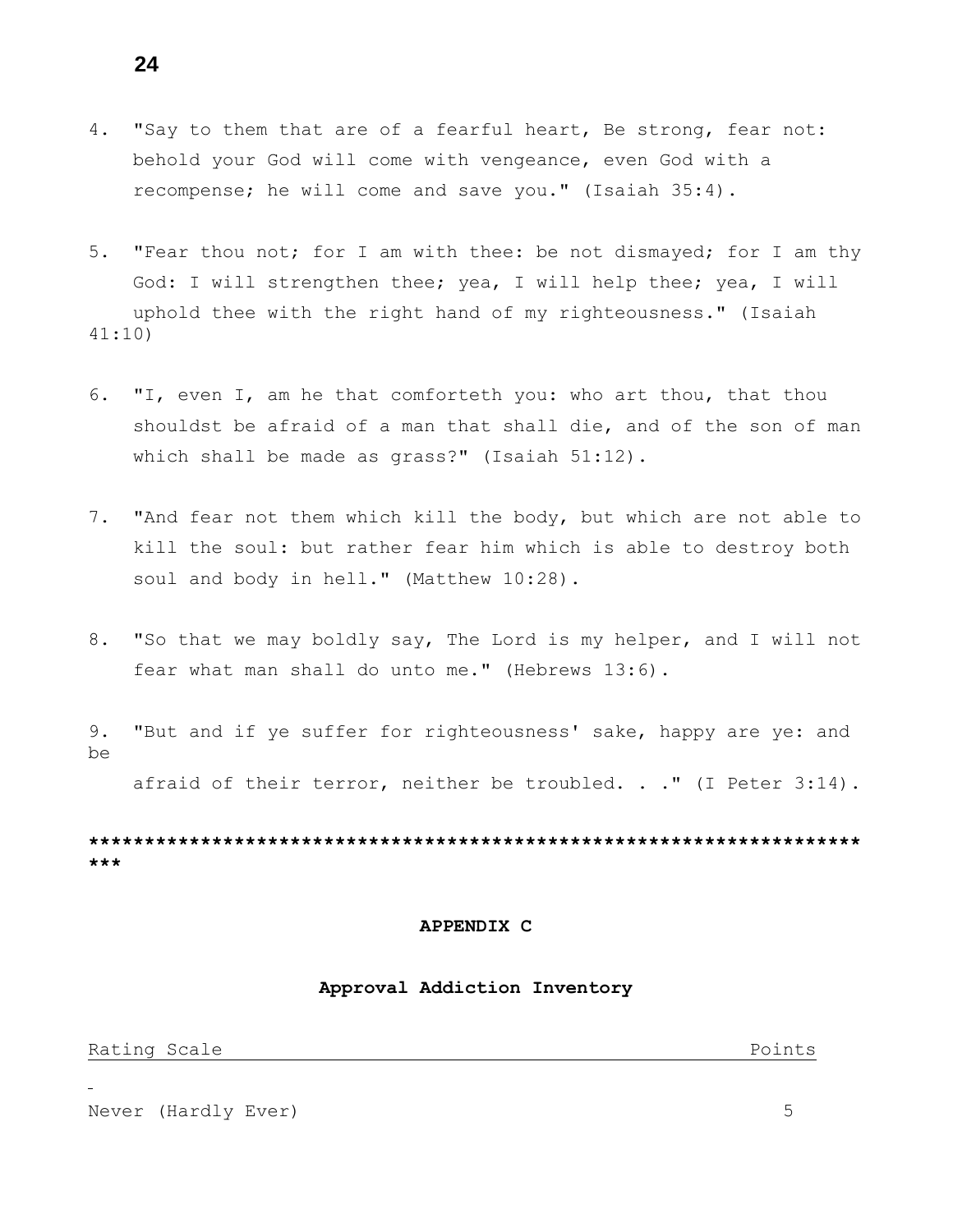**25**

| Seldom                 |  |  |                                                       |  |  |  |  | $\overline{4}$ |
|------------------------|--|--|-------------------------------------------------------|--|--|--|--|----------------|
| Sometimes              |  |  |                                                       |  |  |  |  | 3              |
| Frequently             |  |  |                                                       |  |  |  |  | $\overline{2}$ |
| Always (Almost always) |  |  |                                                       |  |  |  |  | $\mathbf 1$    |
|                        |  |  | 1. 2. 3. 4. 5. 6. 7. 8. 9. 10.                        |  |  |  |  |                |
| 19.                    |  |  | $11.$ $12.$ $13.$ $14.$ $15.$ $16.$ $17.$ $18.$ $18.$ |  |  |  |  |                |
| 20.                    |  |  |                                                       |  |  |  |  |                |

# **Rating Scale**

# **Score Grade**

96-100 You have no problem with men-pleasing.

90-95 You probably are free from the inordinate love of approval.

80-89 You are too concerned with the approval of others.

70-79 You are probably a Men-pleaser.

69-below You probably are an approval addict (in bondage to approval).

# **Questions**

1. I listen with anxious attentiveness when others discuss that which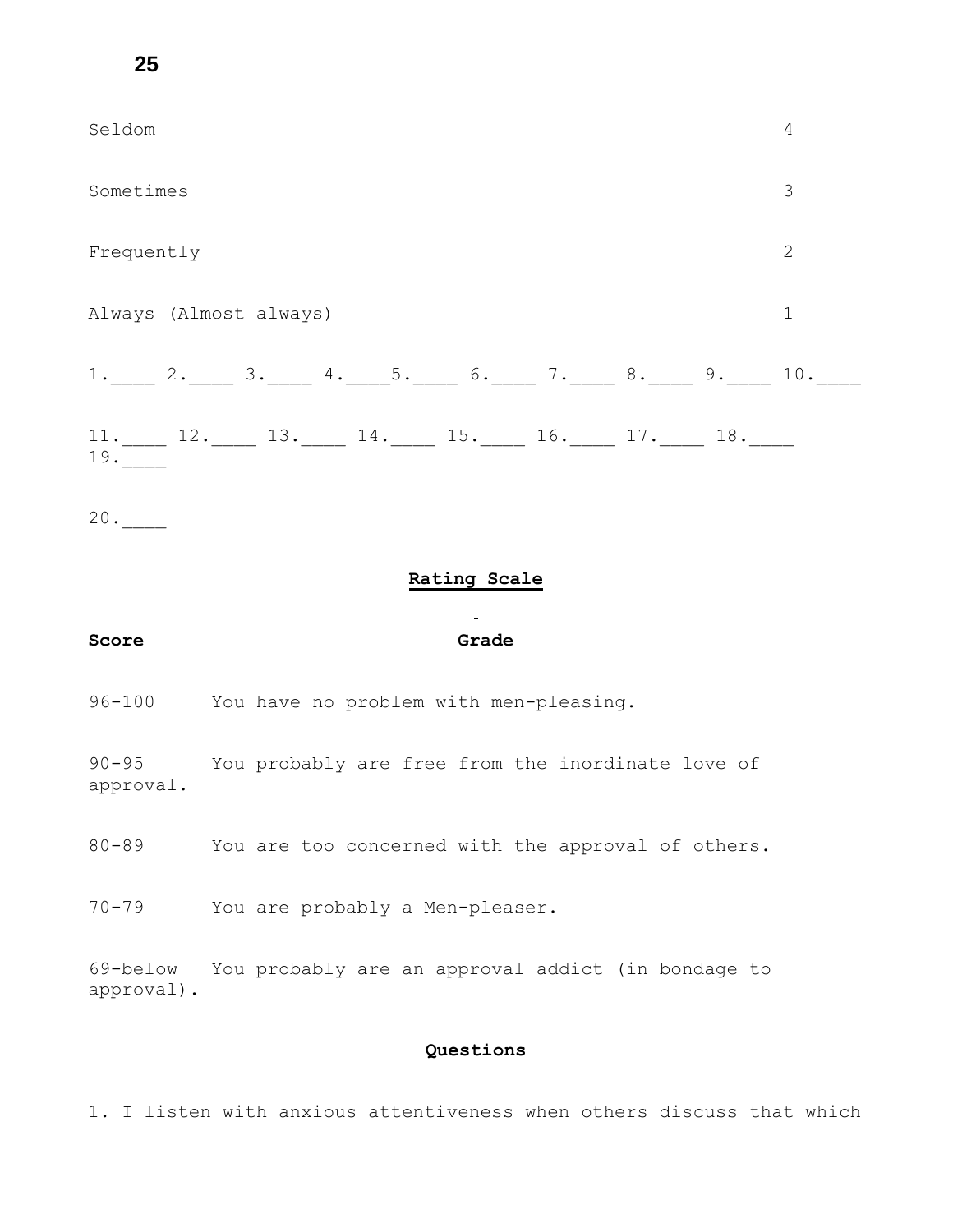pleases or displeases them.

2. I strive to be politically correct more than biblically correct.

3. I "go fishing" for compliments.

4. I gossip about others to people whom I believe will be pleased with

me for giving them such luscious tid-bits of information.

5. My desire for a good reputation is based predominantly on how such a

good reputation will benefit me in some way rather than on how such a

good reputation will serve as a means to a greater end, such as the

glory of God, the good of others, or some other similar unselfish objective.

6. I value the approval of certain individuals from whom I expect to receive certain honors more than the approval of others from whom  $\mathsf{T}$ 

expect not to receive such honors.

- 7. I worry what people will think of me.
- 8. I am willing to sin rather than face the rejection of certain individuals.
- 9. I have an attitude of personal favoritism. (I am a respecter of persons).
- 10. I believe that being rejected is one of the worst things that a person could possibly experience.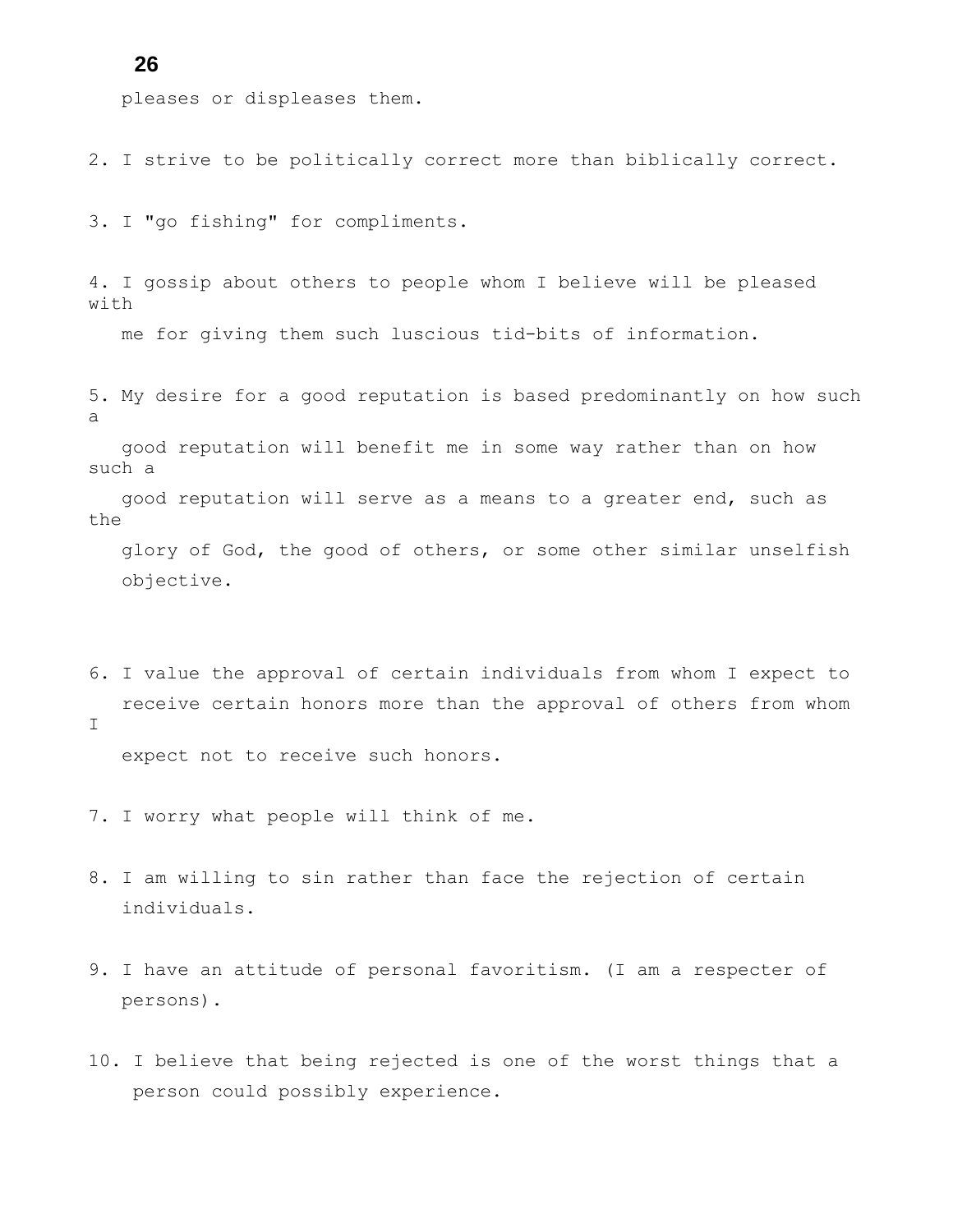# **27**

- 11. I avoid conflicts rather than trying to resolve them.
- 12. I take unnecessary precautions in order to protect my good name.
- 13. I become angry when I am contradicted by others-- especially when publicly contradicted.
- 14. When meeting a new person I spend more time thinking about how to impress him or her than how to minister to him or her.

15. My fear of being rejected paralyzes me to the extent that it keeps

me from getting close to others.

16. I forget that being rejected by others is a part of the suffering for righteousness' sake that is my reasonable service to God and a

part of my calling as a Christian.

17. I long to be noticed more than I long to be godly.

18. I give in to peer pressure rather than standing up for what I know

is right.

- 19. I do not witness to others as I should due to my fear of being criticized or rejected.
- 20. I overreact to criticism by dwelling too long on it or allowing it

to depress me unnecessarily.

This inventory was developed by Lou Priolo of **The Atlanta Counseling Center**.